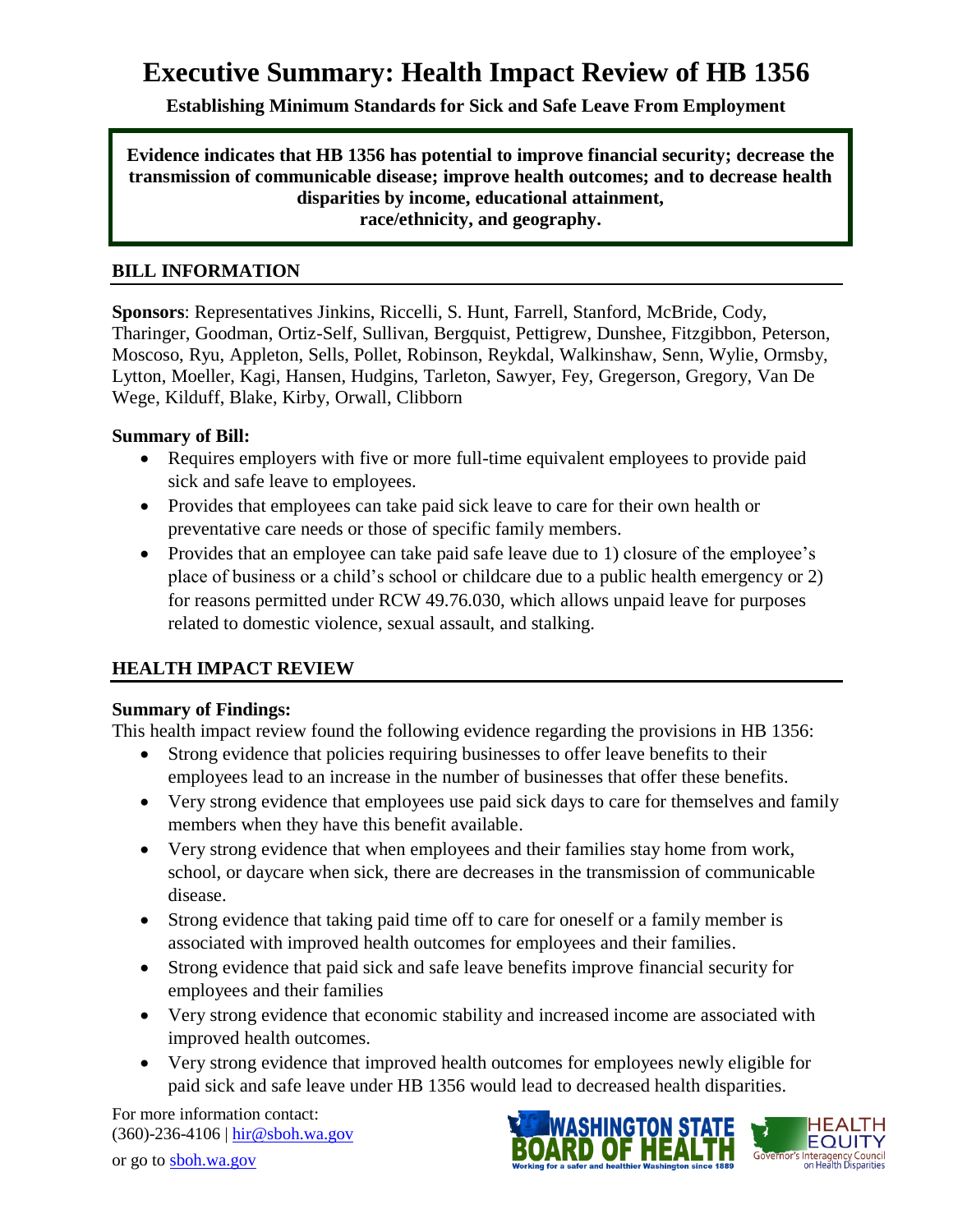# **Health Impact Review of HB 1356**

**Establishing Minimum Standards for Sick and Safe Leave From Employment**

# **March 30, 2015**

Author: Sierra Rotakhina Author: Kelly Gilmore Reviewer: Christy Hoff Reviewer: Michelle Davis

# **Contents**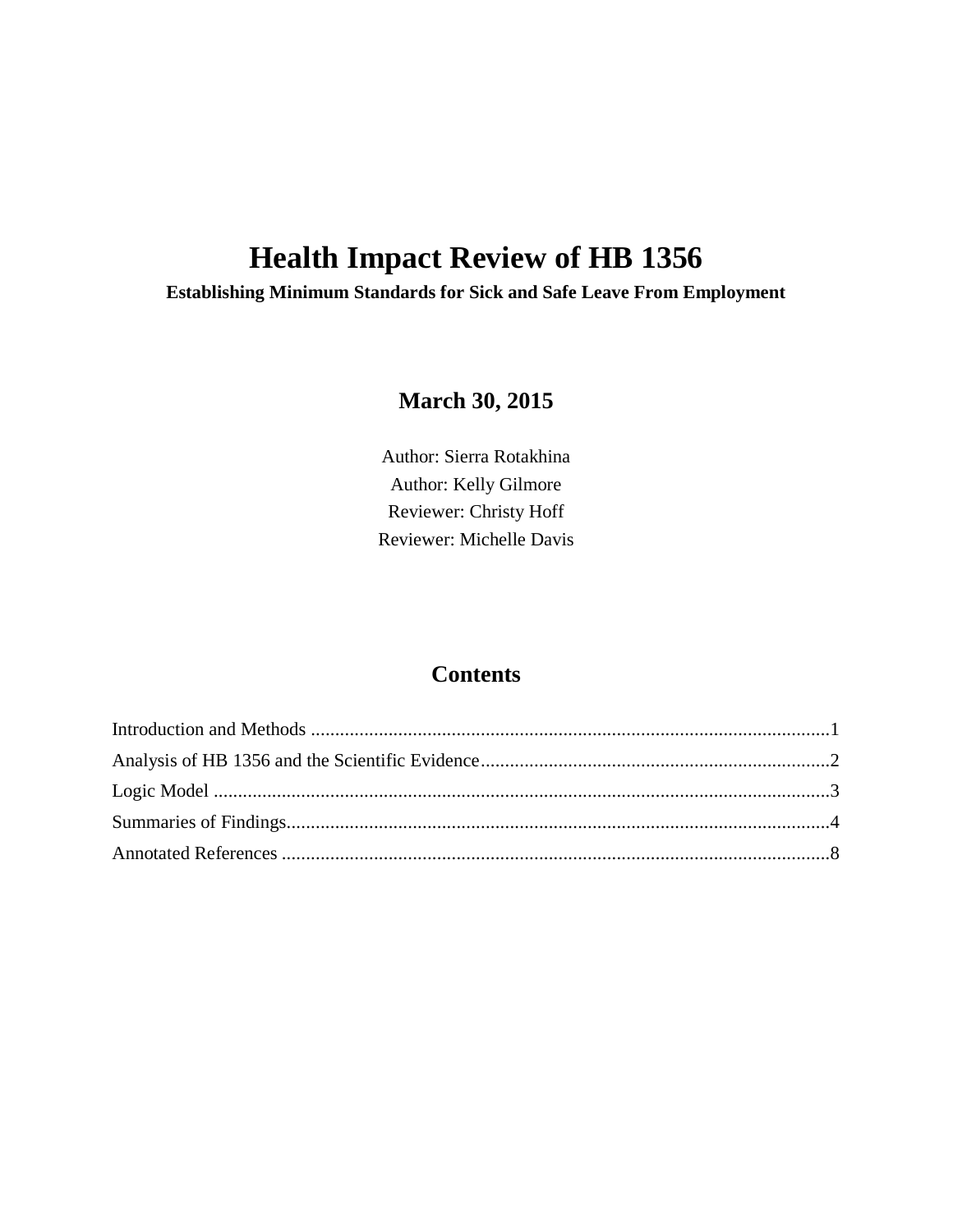# **Introduction and Methods**

<span id="page-2-0"></span>A health impact review is an analysis of how a proposed legislative or budgetary change will likely impact health and health disparities in Washington state [\(RCW 43.20.285\)](http://apps.leg.wa.gov/rcw/default.aspx?cite=43.20.285). For the purpose of this review 'health disparities' have been defined as the differences in disease, death, and other adverse health conditions that exist between populations [\(RCW 43.20.270\)](http://apps.leg.wa.gov/rcw/default.aspx?cite=43.20.270). This document provides summaries of the evidence analyzed by State Board of Health staff during the health impact review of House Bill 1356 [\(HB 1356\)](http://lawfilesext.leg.wa.gov/biennium/2015-16/Pdf/Bills/House%20Bills/1356.pdf).

Staff analyzed the content of HB 1356 and created a logic model depicting possible pathways leading from the provisions of the bill to health outcomes. We conducted objective reviews of the literature for each pathway using databases including PubMed and Google Scholar. Several Health Impact Assessments (HIA) have been conducted on paid sick leave policies. This review references HIAs that have been conducted by reputable entities and that include extensive reference lists. We scrutinized the validly and robustness of each reference in these HIAs that related to our research questions in order to rank the strength-of-evidence using our standard criteria which requires analysis of the primary research article or data source. We supplemented these HIAs with additional reports and peer reviewed literature.

The following pages provide a detailed analysis of the bill including the logic model, summaries of evidence, and annotated references. The logic model is presented both in text and through a flowchart (Figure 1). The logic model includes information on the strength of the evidence for each relationship. The strength-of-evidence has been defined using the following criteria:

- Not well researched: the literature review yielded few if any studies or only yielded studies that were poorly designed or executed or had high risk of bias.
- **A fair amount of evidence:** the literature review yielded several studies supporting the association, but a large body of evidence was not established; or the review yielded a large body of evidence but findings were inconsistent with only a slightly larger percent of the studies supporting the association; or the research did not incorporate the most robust study designs or execution or had a higher than average risk of bias.
- **Strong evidence:** the literature review yielded a large body of evidence on the relationship (a vast majority of which supported the association) but the body of evidence did contain some contradictory findings or studies that did not incorporate the most robust study designs or execution or had a higher than average risk of bias; or there were too few studies to reach the rigor of 'very strong evidence'; or some combination of these.
- **Very strong evidence:** the literature review yielded a very large body of robust evidence supporting the association with few if any contradictory findings. The evidence indicates that the scientific community largely accepts the existence of the association.

Staff made modifications to these criteria at the start of the 2015 legislative session beginning January 12, 2015. Therefore strength-of-evidence rankings may not be comparable between reviews completed before and those completed after this date.

This review was subject to time constraints, which influenced the scope of work for this review. The annotated references are only a representation of the evidence and provide examples of current research. In some cases only a few reports or review articles are referenced. One article or report may cite or provide analysis of dozens of other articles. Therefore the number of references included in the bibliography does not necessarily reflect the strength-of-evidence. In addition, some articles provide evidence for more than one research question so they are referenced multiple times.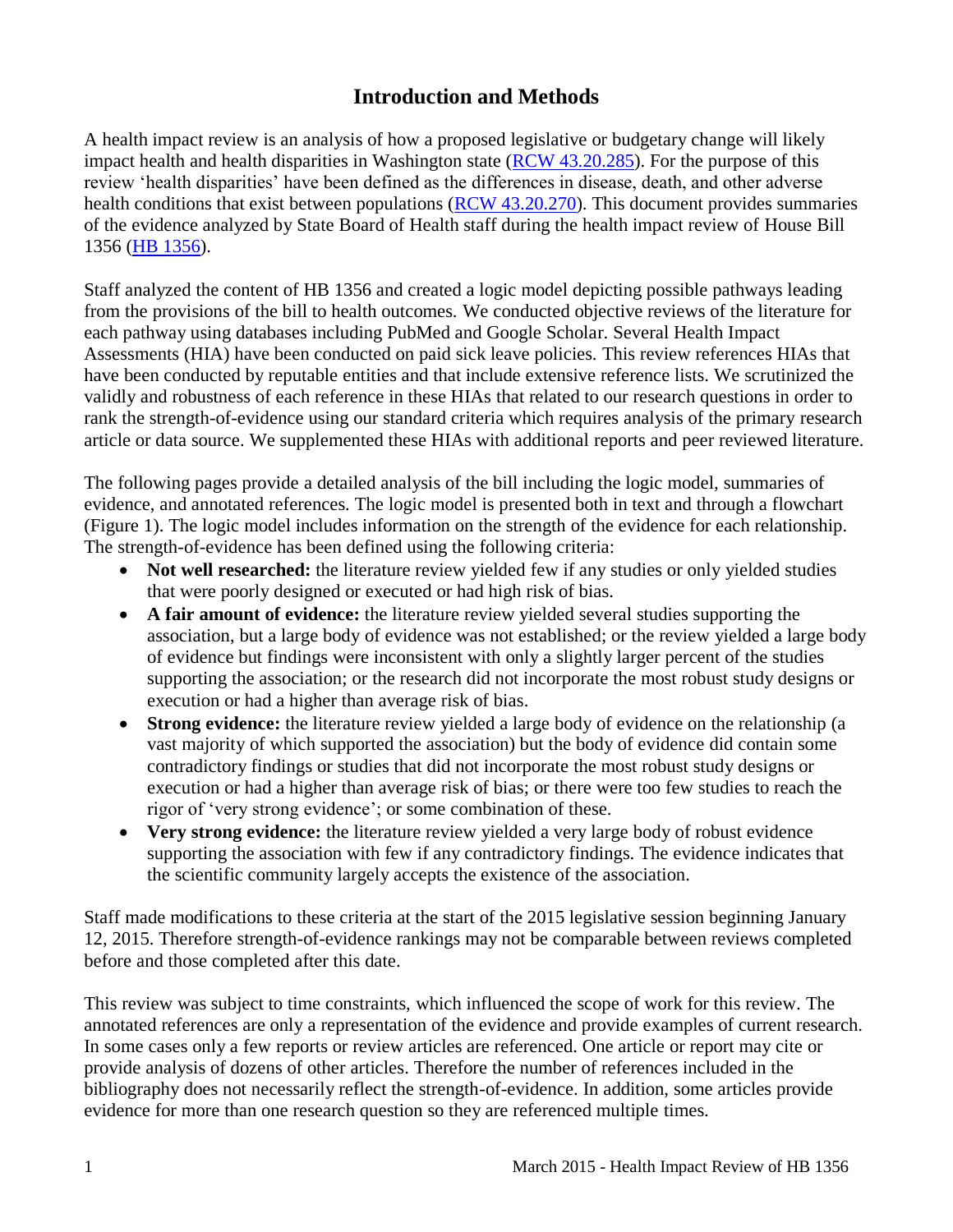# **Analysis of HB 1356 and the Scientific Evidence**

#### <span id="page-3-0"></span>*Summary of HB 1356*

- Requires employers with five or more full-time equivalent employees to provide paid sick and safe leave to employees.
- Provides that employees can take paid sick leave to care for their own health or preventative care needs or those of specific family members.
- Provides that an employee can take paid safe leave due to 1) closure of the employee's place of business or a child's school or childcare due to a public health emergency or 2) for reasons permitted under RCW 49.76.030, which allows unpaid leave for purposes related to domestic violence, sexual assault, and stalking.

#### *Health impact of HB 1356*

Evidence indicates that HB 1356 has potential to improve financial security; decrease the transmission of communicable disease; improve health outcomes; and to decrease health disparities by income, educational attainment, race/ethnicity, and geography.

#### *Pathways to health impacts*

The potential pathways leading from the provisions of HB 1356 to decreased health disparities are depicted in Figure 1. There is strong evidence that policies requiring businesses to offer leave benefits to their employees lead to an increase in the number of business that offer these benefits,<sup>[1-5](#page-9-1)</sup> and very strong evidence that employees use sick days to care for themselves and family members when they have this benefit available.  $^{1,3,4,6,7}$  $^{1,3,4,6,7}$  $^{1,3,4,6,7}$  $^{1,3,4,6,7}$  $^{1,3,4,6,7}$  $^{1,3,4,6,7}$  $^{1,3,4,6,7}$  There is very strong evidence that when employees and their families stay home from work, school, or daycare when sick, there are decreases in transmission of communicable disease.<sup>[1,](#page-9-1)[3,](#page-10-0)[6,](#page-13-0)[8](#page-15-0)</sup> In addition, there is strong evidence that taking paid time off to care for oneself or a family member is associated with improved health outcomes for employees and their families.<sup>[3,](#page-10-0)[5,](#page-12-0)[6,](#page-13-0)[9](#page-15-1)</sup> There is strong evidence that paid sick and safe leave benefits improve financial security for employees and their families,<sup>[5-7](#page-12-0)</sup> which is in turn associated with improved health outcomes.<sup>[10-17](#page-16-0)</sup> There is very strong evidence that improved health outcomes for employees newly eligible for paid sick and safe leave under HB 1356 would lead to decreased health disparities.<sup>[3,](#page-10-0)[5,](#page-12-0)[6,](#page-13-0)[8,](#page-15-0)[10,](#page-16-0)[11,](#page-16-1)[13-27](#page-17-0)</sup> Low-income workers, individuals living in rural communities, people of color, workers with lower levels of educational attainment, and those without health insurance are less likely to have paid sick leave benefits than their counterparts.<sup>[3,](#page-10-0)[5,](#page-12-0)[6,](#page-13-0)[8](#page-15-0)</sup> These populations are also more likely to experience health disparities.<sup>[11](#page-16-1)[,13-27](#page-17-0)</sup>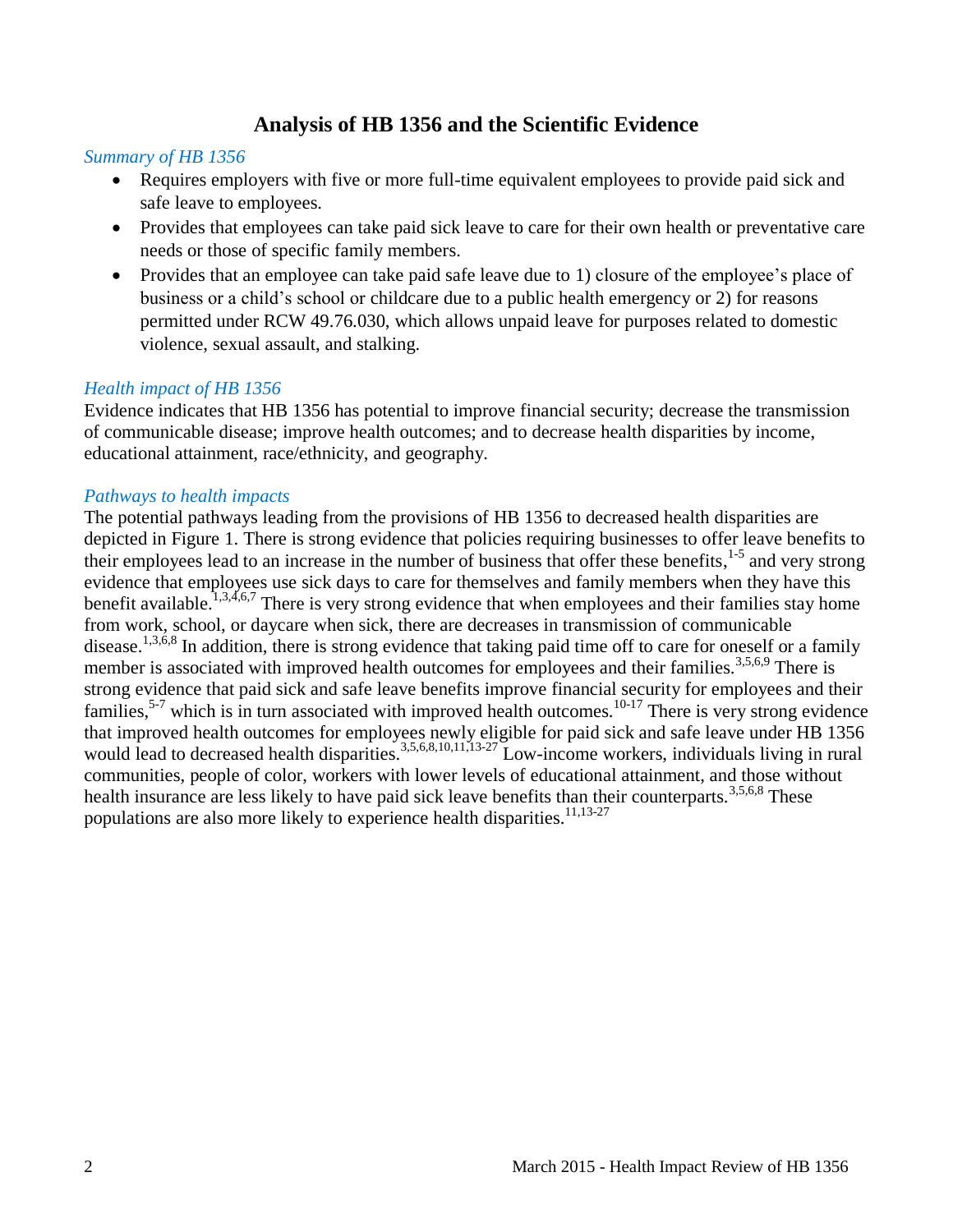# **Logic Model**

<span id="page-4-0"></span>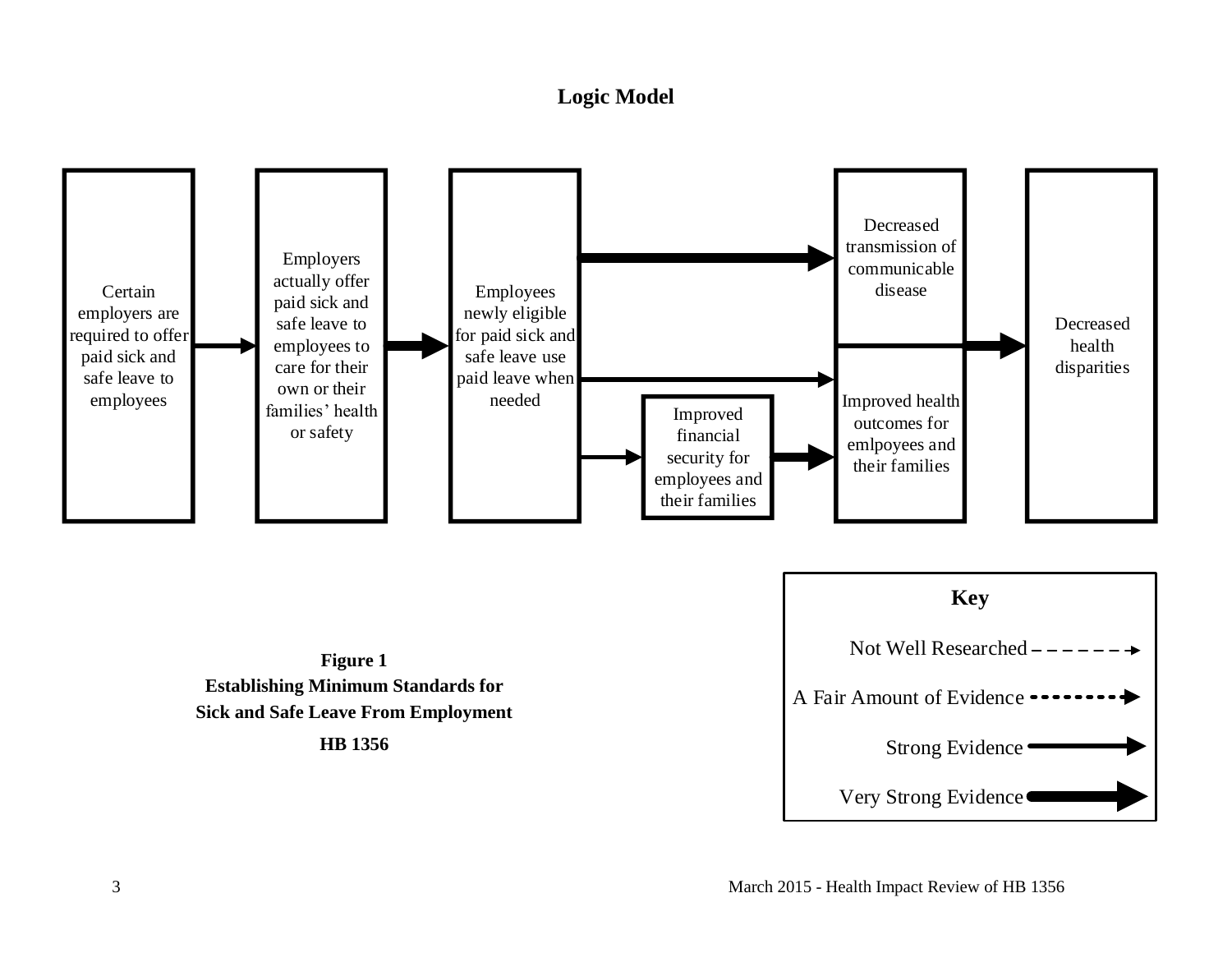#### **Summaries of Findings**

<span id="page-5-0"></span>**Will a state policy requiring certain employers to offer paid sick and safe leave lead to an increase in the number of employers who actually offer paid sick and safe leave?** There is strong evidence that policies requiring businesses to offer leave benefits to their employees lead to an increase in the number of businesses that offer these benefits.<sup>[1-5](#page-9-1)</sup> Three evaluations have been conducted on paid sick leave policies in the United States, all of which have found that more businesses offered paid leave following implementation of the policy.<sup>[1-4](#page-9-1)</sup> This body of evidence specific to paid sick leave is supplemented by a larger body of research which has found that employers are likely to change their policies to be in compliance with wage and benefit laws such as the Family and Medical Leave (FMLA) Act.<sup>[5](#page-12-0)</sup> This evidence does not indicate that all employers comply with labor laws, but it does show that the number of employers offering leave benefits increases following implementation of these policies.

#### **Will employees use paid sick and safe leave benefits when needed?**

There is very strong evidence that employees use paid sick days to care for themselves and their family members when they have this benefit available.<sup>[1,](#page-9-1)[3,](#page-10-0)[4,](#page-11-0)[6,](#page-13-0)[7](#page-14-0)</sup> Evidence shows that workers are more likely to stay home when they or a family member is sick if they have access to paid leave.<sup>[2,](#page-9-2)[6,](#page-13-0)[7](#page-14-0)</sup> In qualitative studies large percentages of employees have reported that they went to work sick because they could not afford to take the day off without pay.<sup>[4](#page-11-0)[,6](#page-13-0)</sup> The three evaluations of the paid sick leave policies in the United States found that workers reported using paid sick days when they needed them—and the Connecticut evaluation found that employers reported an increase in the number of workers using sick leave and a reduction in the number of workers who came to work sick following implementation of the statewide paid sick leave policy.<sup>[1,](#page-9-1)[2,](#page-9-2)[4](#page-11-0)</sup> It is important to note that there are other barriers that prevent employees from staying home when sick, such as a work culture that discourages this, fear of employer retribution despite protections afforded by the law, and loss of tips which are not covered by HB  $1356$  $1356$ .<sup>6</sup> This indicates that HB 1356 will not remove all barriers to staying home when needed, but the evidence indicates that it will remove one major barrier—wage loss.

#### **If employees use paid sick and safe leave benefits when needed, will this lead to a decrease in transmission of communicable disease?**

There is very strong evidence that when employees and their families stay home from work, school, or daycare when sick, there are decreases in transmission of communicable disease.<sup>[1](#page-9-1)[,3](#page-10-0)[,6](#page-13-0)[,8](#page-15-0)</sup> The scientific literature has traced numerous outbreaks in food service settings back to employees who went to work sick. For example, one review article identified 72 articles linking food service workers to 81 different outbreaks involving 1[6](#page-13-0) different pathogens.<sup>6</sup> Within this body of literature there are also a subset of publications which have found a direct association between access to paid sick leave benefits and decreased transmission of communicable disease in the workplace.<sup>[1](#page-9-1)[,3](#page-10-0)</sup>

#### **If employees use paid sick and safe leave benefits when needed, will this lead to improved health outcomes for these employees and their families?**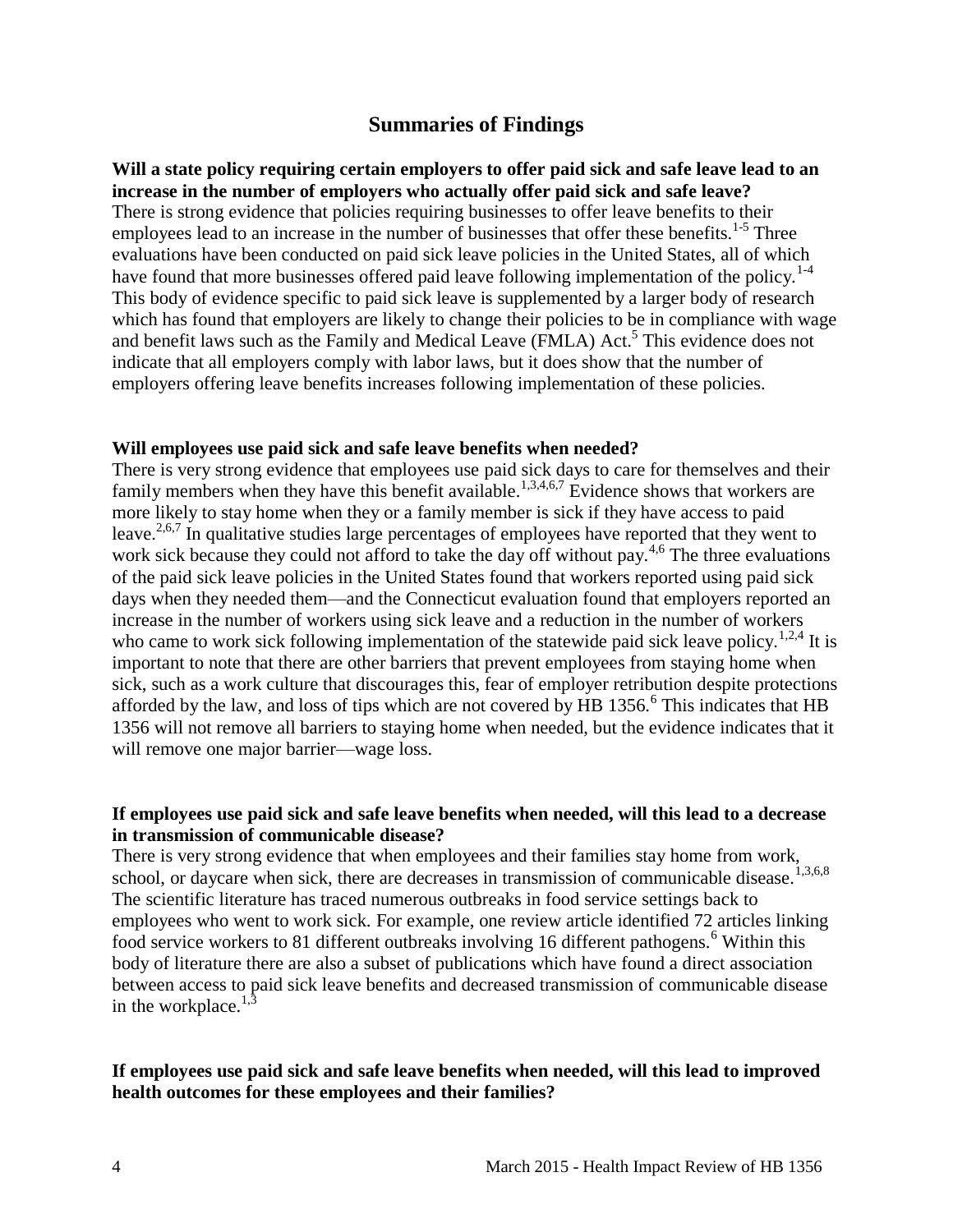There is strong evidence that taking paid time off to care for oneself or a family member is associated with improved health outcomes for employees and their families.<sup>[3](#page-10-0)[,5](#page-12-0)[,6](#page-13-0)[,9](#page-15-1)</sup> Qualitative and quantitative data indicate that when employees take time off of work to recover when ill they recover more quickly and when they attempt to work through illness their symptoms can be exacerbated.<sup>[6](#page-13-0)</sup> Parents report positive effects of leave on their child's physical and emotional health as well as their own emotional health when they take time off to care for their sick child a trend that is stronger among parents who receive full pay during their leave. Access to paid sick leave is also associated with decreased on-the-job injuries, and more well-child visits, cancer screenings and other preventative health care services.<sup>[3](#page-10-0)[,6](#page-13-0)</sup>

At least two studies conducted with domestic violence (DV) service providers (including interviews conducted with DV service providers in Seattle following implementation of the Seattle Paid Sick and Safe Time Ordinance) found that these service providers indicated that access to paid sick and safe leave would help protect DV survivors and allow them to access needed services.<sup>[3,](#page-10-0)[9](#page-15-1)</sup> The interviews with DV service providers in Seattle indicate that awareness of the Seattle Ordinance was still low among these providers and likely their clients six months after implementation of the policy.<sup>[9](#page-15-1)</sup> This indicates that in order for a statewide policy to positively impact DV survivors it is important that these individuals and providers that serve them are aware of the policy.

#### **If employees use paid sick and safe leave benefits when needed, will this lead to improved financial stability for these employees and their families?**

Assuming, based on the evidence outlined above, that a paid sick and safe leave policy in Washington will lead to more employers offering this benefit and more employees using this benefit, there are two main scenarios: 1) employees that would have gone to work because of financial need will take advantage of paid leave benefits, or 2) employees that would have stayed home and lost wages will still stay home but will be protected from wage loss. In this second scenario, paid sick and safe leave leads to improved financial security for these employees and their families.

There is strong evidence that paid sick and safe leave benefits improve financial security for employee and their families.<sup>[5-7](#page-12-0)</sup> Employees consistently report that they did not take needed sick or safe leave because they did not have access to paid leave and could not afford the missed wages. Employees that have taken unpaid leave report that this led to financial hardship such as being unable to pay a bill, pay rent, or afford food, while those who were able to take paid leave were significantly less likely to report these financial hardships.<sup>[5-7](#page-12-0)</sup>

#### **Will improved financial security for employees and their families lead to improved health outcomes?**

There is very strong evidence that economic instability and low-income are associated with adverse health outcomes. Research highlights the relationship between economic instability/low socioeconomic position and, for example, depression, acute and recurring infections, poor health-status, higher body mass index (BMI), and poor oral health.<sup>[10-17,](#page-16-0)[27](#page-20-0)</sup> Data indicate that this correlation between low income and poor health is found in Washington state.<sup>[11](#page-16-1)[,13](#page-17-0)[,17](#page-18-0)</sup> Financial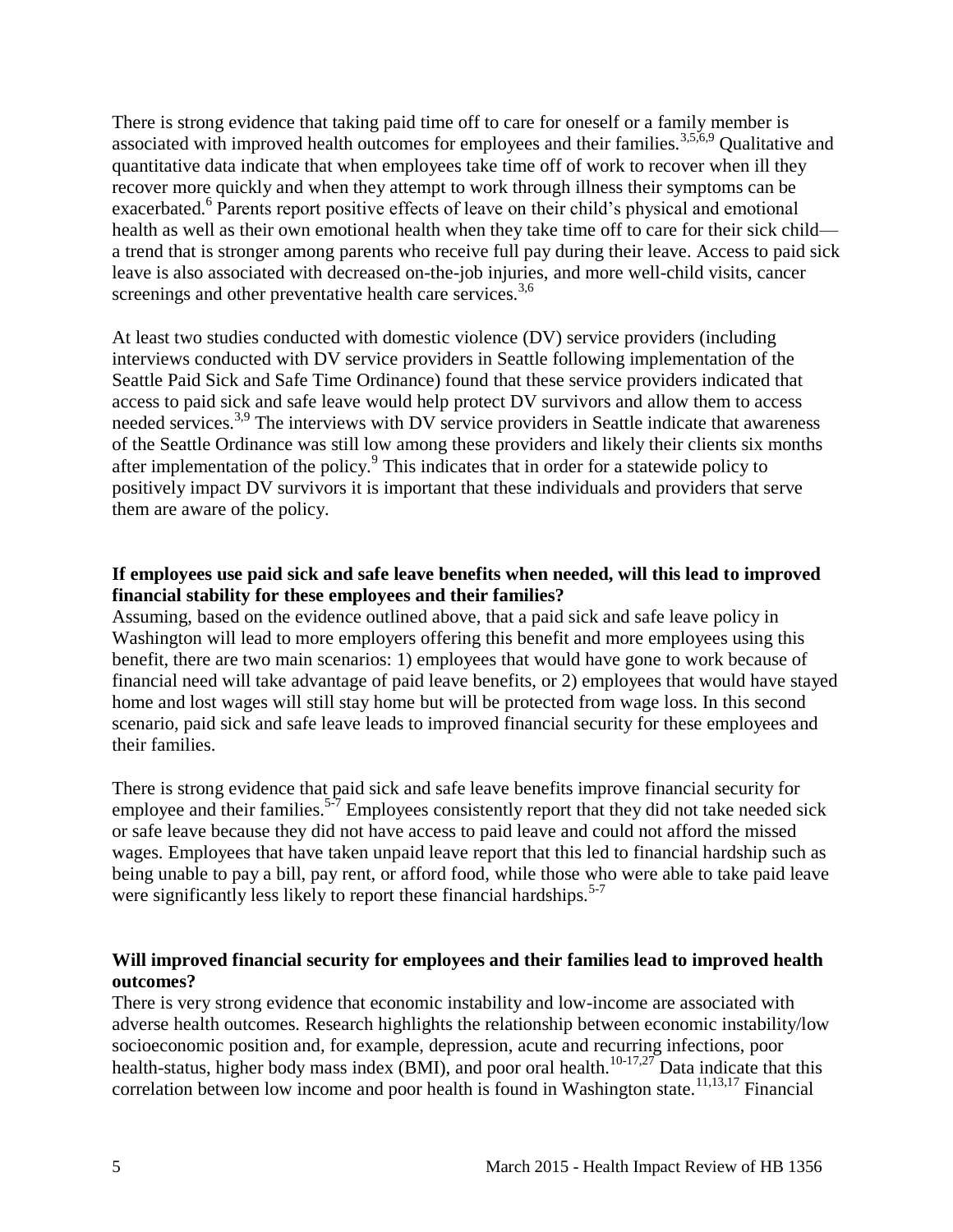stress in itself is also associated with adverse outcomes for families such as problem behavior in adolescents, interparental conflict, and parental depression.<sup>[10](#page-16-0)</sup>

#### **Will improved health outcomes for employees newly eligible for paid sick and safe leave under HB 1356 lead to decreased health disparities?**

There is very strong evidence that improved health outcomes for employees newly eligible for paid sick and safe leave under HB 1[3](#page-10-0)56 would lead to decreased health disparities.<sup>3[,5](#page-12-0)[,6](#page-13-0)[,8](#page-15-0)[,10](#page-16-0)[,11](#page-16-1)[,13-27](#page-17-0)</sup> Evidence shows that not all populations currently have equal access to paid leave benefits. Lowincome workers, individuals in rural communities, people of color, workers with lower levels of educational attainment, and those without health insurance are less likely to have paid sick leave benefits than their counterparts.<sup>[3](#page-10-0)[,5](#page-12-0)[,6](#page-13-0)[,8](#page-15-0)</sup> These populations are also more likely to experience health disparities.<sup>[11,](#page-16-1)[13-27](#page-17-0)</sup> Low-income workers are also more likely than their counterparts to report that they would face substantial financial hardship if they stayed home when sick.<sup>[3](#page-10-0)</sup> Financial stress has been shown to have a stronger detrimental impact on the mental health of mothers with low-incomes than on mothers in higher income families.<sup>[10](#page-16-0)</sup> Improving health outcomes for these communities by increasing access to paid sick and safe leave therefore has potential to decrease health disparities.

This bill may not guarantee sick and safe leave benefits for workers who are undocumented, are paid under the table, frequently change jobs, or do seasonal work that prevents them from accumulating enough hours to access their sick and safe leave benefits.<sup>[9](#page-15-1)</sup> These workers will likely not experience the direct positive impacts of HB 1356, although they may indirectly benefit if communicable disease transmission rates decrease.

#### **Other considerations**

We pursued a number of other research questions in order to determine if there are alternate pathways leading from the provisions in the bill to positive or negative health impacts. We ultimately did not include these pathways in the logic model on page three of this review because there was insufficient evidence to determine if the connections exist. We evaluated the evidence on the impacts of paid sick leave policies on aspects of business such as profits as well as impacts to employees such as wages and benefits. These connections are not well researched, and the research that does exist is conflicting. One critique of existing paid sick leave evaluations is that these studies did not focus specifically on the impact of required paid sick leave on employers who offered no sick leave benefits before the law was enacted. Many employers already offered sick leave benefits before these laws were passed. It is reasonable to assume that these policies would affect employers differently depending on if they already had a sick and safe leave benefit. We were not able to identify any studies that addressed this issue.

While the three U.S. evaluations of paid sick and safe leave policies have found that a large majority of surveyed employers support the policies and report that policies had small or negligible impacts on their business, a small minority of employers have reported that they have lost profits, raised prices, reduced employee pay raises or bonuses, decreased vacation time, or reduced employee hours in response to these policies. These evaluations found that employees generally did not use all of their available paid leave and employers in Seattle reported that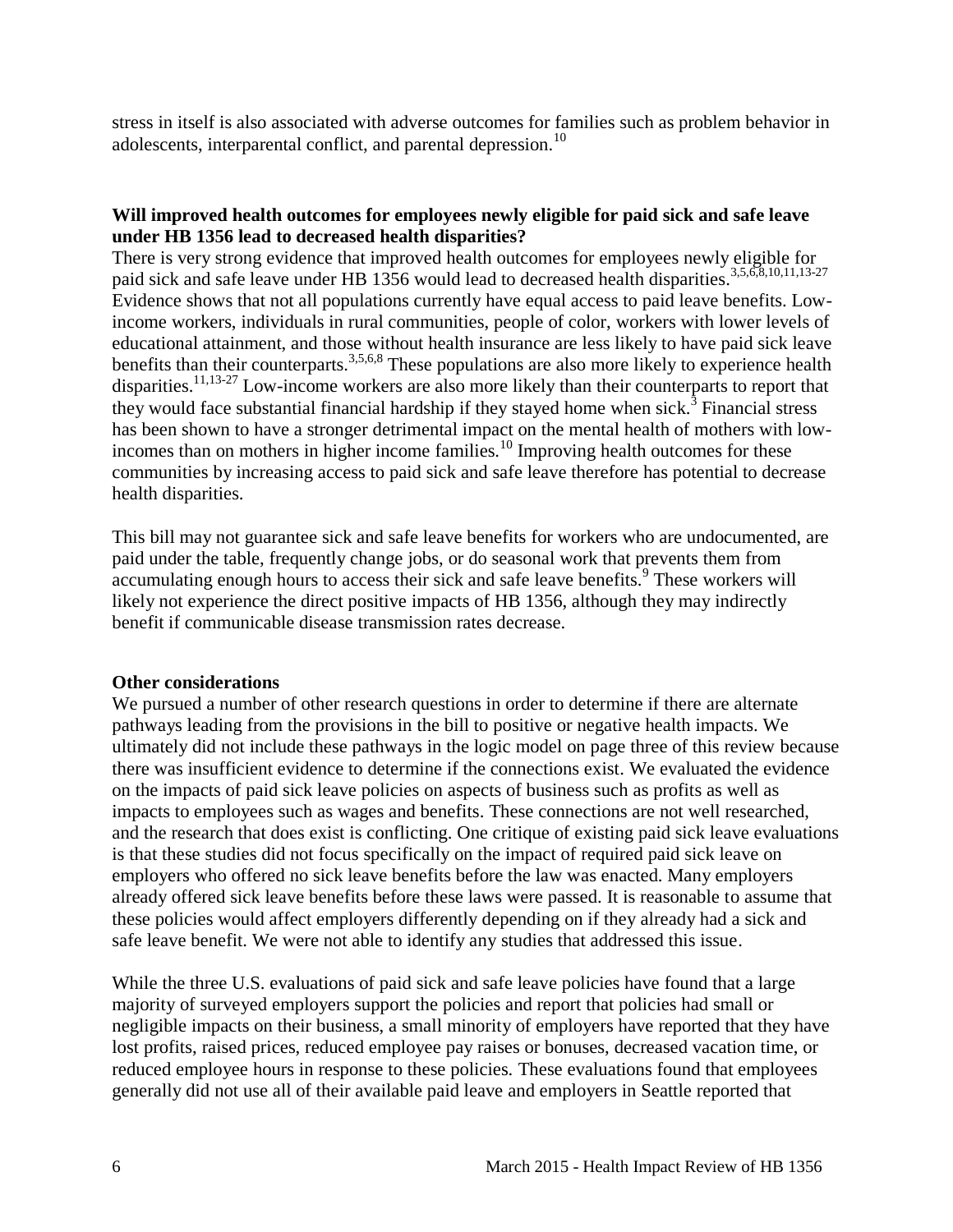employees had used fewer paid leave days than they had expected.<sup>[1-4](#page-9-1)</sup> Anecdotal evidence from Seattle following implementation of the Seattle Paid Sick and Safe Time Ordinance indicates that the cost of providing leave was on average four tenths of one percent of total revenue[.](#page-11-0)<sup>4</sup>

The Seattle evaluation also found that the number of employers (businesses) actually grew significantly more in Seattle than the comparison cities (Tacoma, Everett, and Bellevue) after implementation of the ordinance, and there was no significant difference in job growth between Seattle and the comparison cities. Seattle did experience significantly slower wage growth than the comparison cities, however this trend also existed for businesses that were too small to be subjected to the ordinance, indicating that a separate factor may have contributed to this slower wage growth. In addition, wages among the Food and Accommodation sector (the sector most impacted by the ordinance) actually grew at a significantly faster rate in Seattle than in the comparison cities[.](#page-11-0)<sup>4</sup>

These evaluations have also not been able to evaluate potential cost savings or increased productivity associated with decreased transmission of communicable disease among staff, making employers' initial impressions of costs associated with the ordinance incomplete.

There has also been concern that employees may abuse sick and safe leave benefits and use this leave for reasons other than those allowed under the law. This concern has not been substantiated by the evidence. The San Francisco evaluation found that the typical employee used far less than the number of paid leave days allowable under the city ordinance. Employees in San Francisco who reported that they had used paid leave in the past year indicate that they used leave when they or a family member was sick or needed to go to the doctor or dentist[.](#page-9-2)<sup>2</sup> The Seattle evaluation found that employers reported that their staff used fewer leave days than they had expected; and only a small number of employers reported reprimanding workers for abuse of leave[.](#page-11-0)<sup>4</sup> In Connecticut the vast majority of employers reported that employees were not abusing sick leave[.](#page-9-1) $1$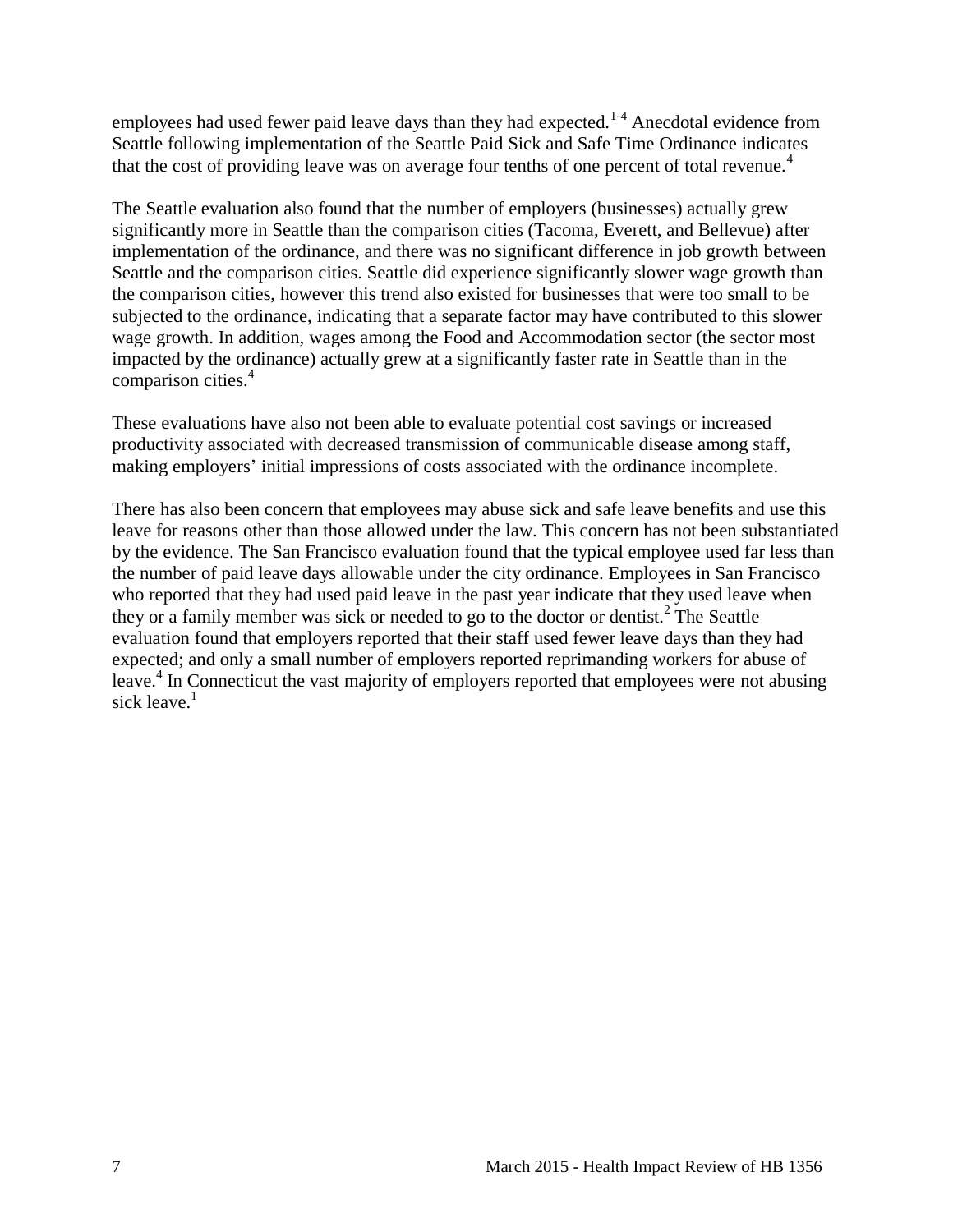# **Annotated References**

#### <span id="page-9-1"></span><span id="page-9-0"></span>**1. Applebaum E. MR, Eliott L., Kroeger T.** *Good for Business? Connecticut's Paid Sick Leave Law.* **Center for Economic Policy Research, New York, NY;2014.**

Connecticut's paid sick leave law went into effect in January 1,2012. The law required employers of 50 or more to provide 1 hour of paid leave per every 40 hours of work that may be accessed by the employee after they have worked 680 hours. Per-diem and temporary workers are exempt from the law but most part-time workers in retail and the service industry were covered. In this analysis the authors conducted a stratified random sample survey of Connecticut business owners with 50 or more employees in industries covered by the paid sick leave law. Responses were weighted to be representative of the size of the establishment being surveyed. Of the 251 employers surveyed 88.5% provided at least 5 days of paid leave that could be used to cover illness to some or all of their employees. After the law took effect 93.7% of those surveyed offered paid leave for illness. The report found modest to no impact on businesses in the state, with 46.8% reporting no cost increases occurred as a result of the law, and 30% of businesses reporting cost increases of 2% or less. The majority of employers reported no abuse of sick leave days (83.6%). Many employers reported improved staff morale (29.6%), reductions of the spread of illness in the work place (14.4%), reductions in the number of employees who come to work sick (18%), and an increase in the number of employees using sick leave (33%). Employers reported small to moderate effects on business operations and costs associated with the law and a year and a half after the passage of the legislation 75% of those surveyed were supportive of the policy. Among firms reporting cost increases as a result of the policy virtually none of them reduced employee wages (1.0%), few reduced employee hours (10.6%) or increased costs to consumers (15.5%).

#### <span id="page-9-2"></span>**2. Drago R, Lovell V.** *San Francisco's Paid Sick Leave Ordinance: Outcomes for Employers and Employees.* **Institute for Women's Policy Research;2011.**

The Institute for Women's Policy Research conducted an evaluation of San Francisco's Paid Sick Leave Ordinance. The authors conducted telephone surveys with 1,194 employees (response rate not noted) in San Francisco in January and February of 2010, about 3 years after implementation of the ordinance. They also interviewed 727 employers in July through December of 2009 (response rate 19%). The evaluation found that while workers were allowed either 5 or 9 paid sick days under the law, the "median worker" used only three paid sick days during the previous year, and 25% of the workers with access to paid leave used zero sick days in the previous year. Over half of surveyed employees reported benefiting from the Ordinance (i.e. employer became supportive of paid sick days, they received more paid sick days, or they were better able to care for themselves or their families). Nearly 35% of employees who had direct contact with customers reported that their employers were more supportive of workers using paid sick days as a result of the ordinance. Over 13% of workers with direct public contact reported that the law reduced the number of sick workers coming to work—however employees with direct public contact were still more likely than other workers to report going to work sick. Black, Latino, and low-wage workers were most likely to report benefiting from the ordinance but were also the most likely to report employer non-compliance. About one-sixth of employers were not in compliance with the law at the time of the employer surveys. Parents with paid sick days were 20% less likely than parents without paid leave to send a child to school when sick with a communicable disease (statistical significance not reported). Four-fifths of workers who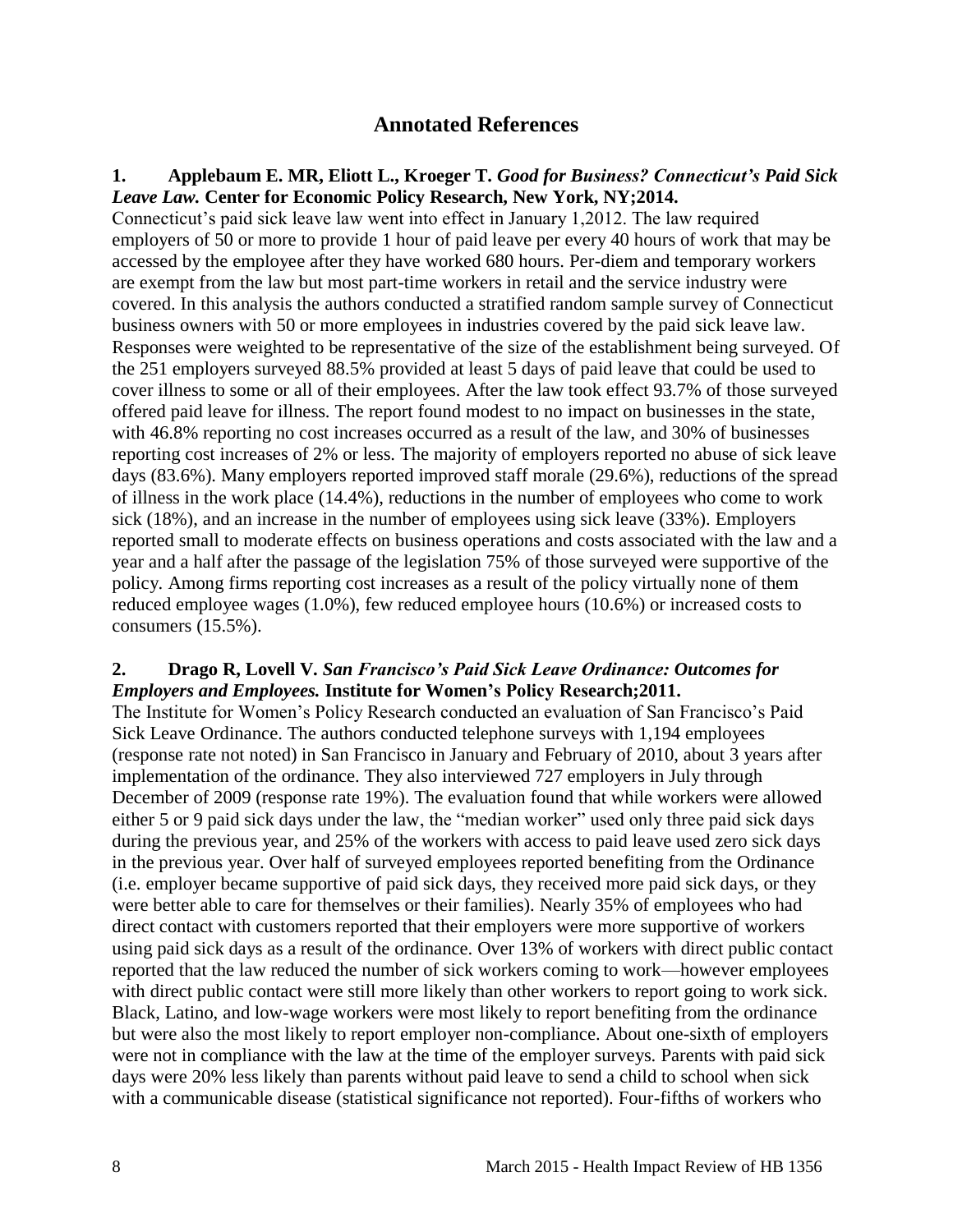took paid sick leave in the previous year reported that they took leave to care for their own health needs with the rest reporting that they took time off to care for a sick child. One-third reported using leave to visit a doctor or dentist. About 32% of employees reported that employers increased work demands, reduced work hours, or reduced compensation or benefits in response to the ordinance. The employer survey showed that about 14% of employers reported that the ordinance had a negative impact on their profitability. One-third of surveyed employers indicated that they had made some change to their sick leave policy (i.e. implemented a policy, increased the number of days available, expanded coverage to more of their workforce). Two-thirds of employers supported the ordinance with one-third of employers being very supportive. The authors did not note if there were differences in these measures (e.g. support of the policy, reports of changing benefits, etc.) between employers who had made changes to comply with the ordinance and those that had already had paid leave policies in place.

#### <span id="page-10-0"></span>**3. Livingston SW, S; et al.** *A Health Impact Assessment of Paid Sick Leave in Vermont.* **Vermont Department of Public Health;2015.**

The Vermont Department of Public Health and stakeholders conducted a Health Impact Assessment (HIA) to analyze the likely health effects of a statewide paid sick leave policy. Engaged stakeholders included a diverse group including businesses, service providers, schools, physicians, and child care providers. The authors found that this leave policy would increase access to paid leave particularly among low wage workers, part-time workers, and those employed by small businesses. One study found that those without paid leave in the U.S. were 5 times more likely to report that they would lose their job or business if they stayed home, and lower income individuals were more likely to report that they would experience substantial financial problems if they stayed home when sick. A U.S. survey found that black and Spanishspeaking Hispanic workers were more vulnerable to H1N1 transmission than white workers because these workers often lacked paid sick leave, relied on public transit, and had fewer options for childcare distanced from other children. Food preparation workers and personal care workers are also among the least likely to have access to paid sick leave. Rural workers are also less likely to have access to paid sick leave than their urban counterparts. The authors also found strong evidence that paid leave would decrease the spread of infectious disease (i.e. influenza and gastrointestinal illness) and some evidence that this would be pronounced in child care, elder care, and food service settings. The authors cite evidence that sick leave could decrease flu transmission in the workplace by 5.9% and that a lack of universal sick leave in the United States was estimated to have caused 7 million coworkers to be infected with influenza in the 2009 H1N1 pandemic. In non-pandemic years lack of sick leave has been estimated to result in an additional 5 million cases of influenza-like illness. Another publication found that 12% of surveyed food service employees work when vomiting or sick with diarrhea. These workers were less likely to report working when sick if they had access to paid sick leave, but this did not reach statistical significance. The authors also cite evidence that 70% of norovirus outbreaks for which investigators have reported the source of contamination were caused by infected food workers. The authors cite evidence that slowing the spread of disease can have positive impacts on business through mitigating lost productivity associated with employees working while sick and infecting their coworkers and customers. They also cite a study which found that, after controlling for confounding factors, individuals with paid sick leave were less likely than their counterparts to be injured on the job. They also found some evidence that paid leave would likely increase access to services for survivors of domestic violence and increase their ability to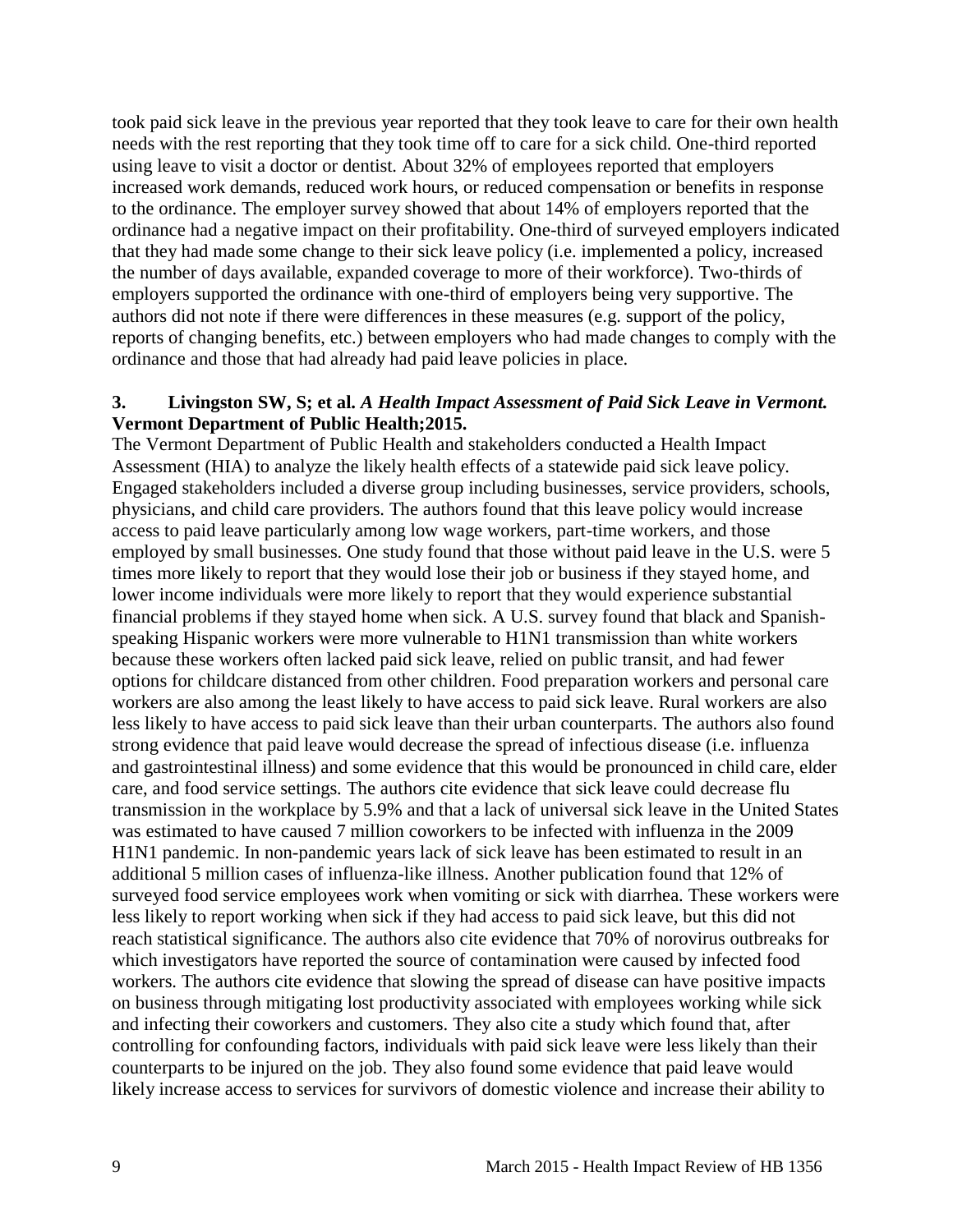maintain employment. The authors sent an informal, online survey to 14 domestic and sexual violence programs in Vermont in December of 2014 and found that less than 25% of employed DV survivors had access to sick or safe leave and that access to paid leave would increase survivors' ability to access services. Because an HIA had been conducted in 2009 on national paid sick leave legislation, the authors summarized this HIA and included any new research that had been published since 2009. The authors note that while past HIAs have predicted that paid sick leave would decrease the costs of avoidable hospitalization, limited research has been done on this relationship. If avoidable hospitalizations decreased as a result of paid leave, this could have a substantive impact on decreasing costs to the state. The authors cite evidence from three evaluations of paid sick leave policies (Seattle, San Francisco, and Connecticut). The 2009 evaluation of San Francisco's policy found that the proportion of employers with sick leave policies increased from 73% to 91% following the ordinance. The evaluation authors estimated that only 9% of employers were not in compliance. These three evaluations found that these policies were associated with fewer workers showing up to work sick, an increase in employee morale, and over 70% employer support of the policy. Some employers did report that they had increased the prices of goods or services or reduced benefits in other areas if they increased sick leave.The HIA authors note that these three evaluations found that the majority of employees and employers supported the law, access to paid sick leave was expanded, and a minority of the employers reported decreasing wages or other benefits, or decreased profits. All three evaluations also found that part-time employees or employees of small businesses benefited the most from the policy.

<span id="page-11-0"></span>**4. Romich J, Bignell W, Brazg T, Johnson C, Morton J, Song C.** *Implementation and Early Outcomes of the City of Seattle Paid Sick and Safe Time Ordinance: Final Report.* **University of Washington. Prepared for: City of Seattle--Office of City Auditor;2014.** Romich et al. evaluated the City of Seattle Paid Sick and Safe Time Ordinance which passed in September 2011 and became effective on September 1, 2012. The authors: 1) conducted two surveys of over 300 randomly sampled employers who were subject to the ordinance, 2) conducted over 80 interviews with employers and workers (recruited through random, snowball, and convenience sampling) and, 3) analyzed confidential employment data from the State of Washington Employment Security Department. The employer surveys were conducted July through October 2012 (baseline, response rate 63%) and September through November 2013 (follow-up, response rate 79%). They found that one year after implementation of the ordinance 83% of surveyed employers were aware of the ordinance by the end of the first year (a rate that had increased since implementation). The authors indicate that the ordinance applied to about 11,000 employers when it took effect. This evaluation cites data indicating that in the United States, 22% of full-time and 74% of part-time workers lacked paid sick leave in 2013. There was an increase in the number of employers offering leave at one-year post implementation with the greatest increase in the percent of employers offering paid leave among the Food and Accommodation sector which saw an increase from 14% to 75% of employers. Thirty-four percent of employers reported that they had expanded their policies to include safe leave and employers who implemented new leave policies may also have included safe time. Ninety-six percent of employers with full time workers offered leave to these workers, 62% of those with part-time workers offered leave to those workers, and 26% of employers with seasonal or temporary workers offered leave to these employees. Seventy-six percent of employers provided sufficient paid leave to full-time employees, with large employers being the least likely to offer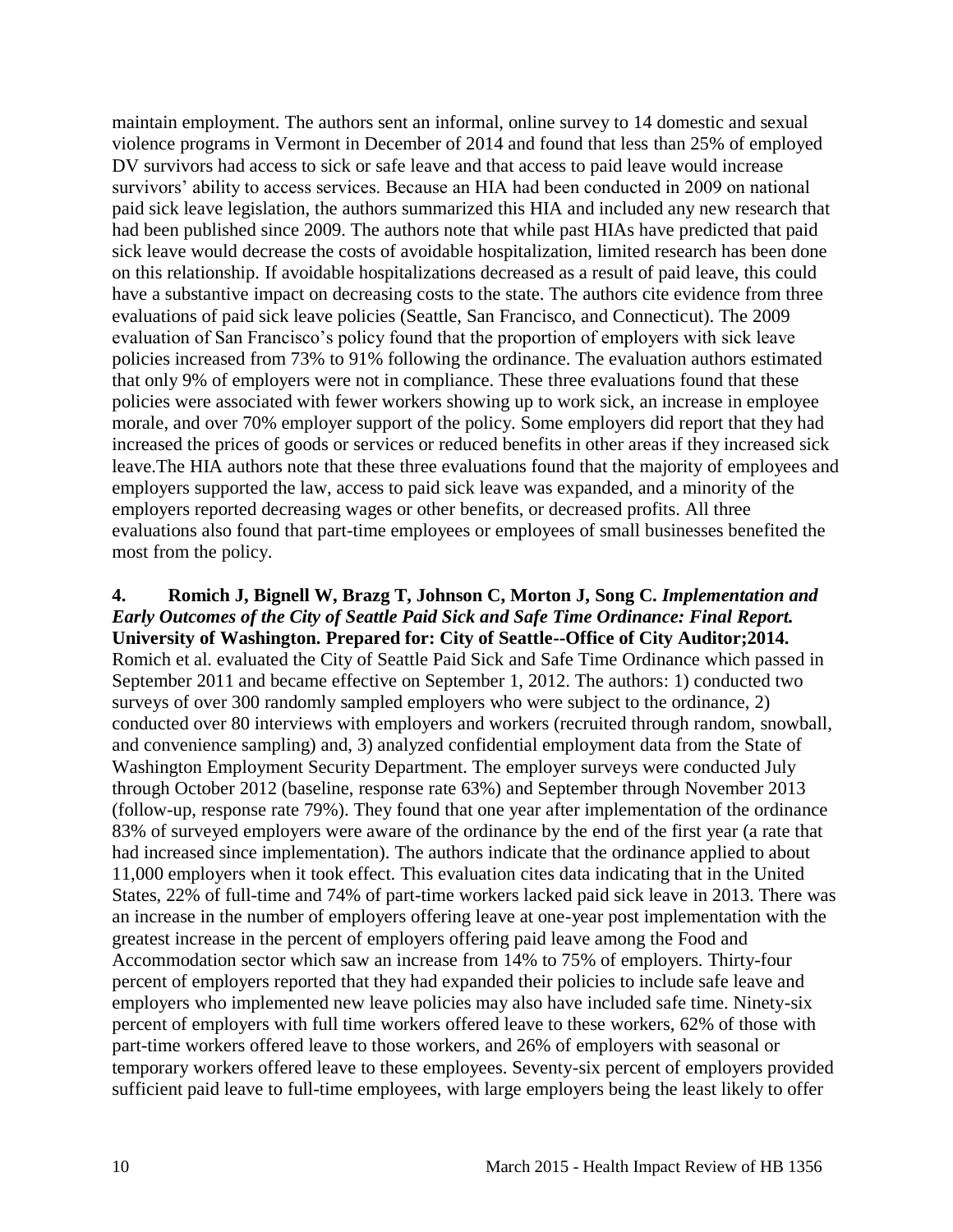adequate leave. Employers of seasonal and temporary workers only have to provide sick and safe leave for workers after they have worked for 180 days, so many of these workers may not qualify for leave under the ordinance. Thirty-nine percent of surveyed employers reported that they did not cover part- and full-time workers or were not providing the minimum required leave hours for full-time workers. The authors found that the majority of employers reported no issues in implementing the new policy, while 32% had brief difficulties with administrative tasks. There is no evidence that the ordinance caused employers to go out of business. The vast majority (~90%) of employers reported that the policy had no effect on customer service, employee morale, or number of sick employees on the job. The number of employers actually grew significantly more in Seattle than the comparison cities (Tacoma, Everett, and Bellevue) after implementation of the ordinance, and there was no significant difference in job growth between Seattle and the comparison cities. Seattle did experience significantly slower wage growth than the comparison cities, however this trend also existed for businesses that were too small to be subjected to the ordinance, indicating that a separate factor may have contributed to this slower wage growth. In addition, wages among the Food and Accommodation sector (the sector most impacted by the ordinance) actually grew at a significantly faster rate in Seattle than in the comparison cities. Seventeen percent of surveyed employers felt that the ordinance had made them less profitable. When asked if they had made other changes to comply with the ordinance: 2.7% of businesses indicated that they had reduced the number of Seattle employees or moved employees out of Seattle, 5.3% indicated that they had decreased vacation time, 6.4% indicated that they had reduced employee pay raises or bonuses, and 8.2% reported that they had raised prices or past the cost on to customers. Anecdotal evidence indicates that the cost of providing leave was four tenths of one percent of total revenue. Of the employers surveyed, businesses owned by women, people of color, or immigrants were less likely than average to be subjected to the ordinance. Seventy percent of surveyed employers supported the ordinance. Nearly three quarters of employers reported that one or more of their employees had taken paid leave, but only 10 employers (8%) reported reprimanding workers for abuse of leave. Most employers interviewed indicated that workers used far less paid leave than they had expected and indicated that the impact of the ordinance was "small or negligible." The authors learned from interviews with 33 Seattle workers that 15 of these workers were unaware of the ordinance before being interviewed. Nineteen of these workers had not received paid leave prior to the ordinance, 12 of whom reported that they still did not have access to leave after the ordinance was implemented. Ten of the 16 workers interviewed in Wave 2 (12 months after implementation) reported that they still did not have access to paid leave. The employees interviewed expressed that the policy was appreciated and allowed them to take time off to care for themselves or their family and believed that it would have positive impacts on health and their ability to care for their family. These workers cited access to paid leave as one factor that they take into consideration when deciding whether or not to stay home when sick.

#### <span id="page-12-0"></span>**5. Waldfogel J. Family and medical leave: Evidence from the 2000 surveys.** *Monthly Labor Review.* **2001;124(9).**

Waldfogel cites two past surveys (conducted in 1995), two years after enactment of the Family and Medical Leave Act (FMLA) which found that the Act led to increased FMLA benefits for employees. Two-thirds of covered establishments reported changing their leave policies to comply with the law and covered businesses were more likely than their counterparts to offer FMLA. These surveys did show that 41.9% of employees had not heard of the law. Many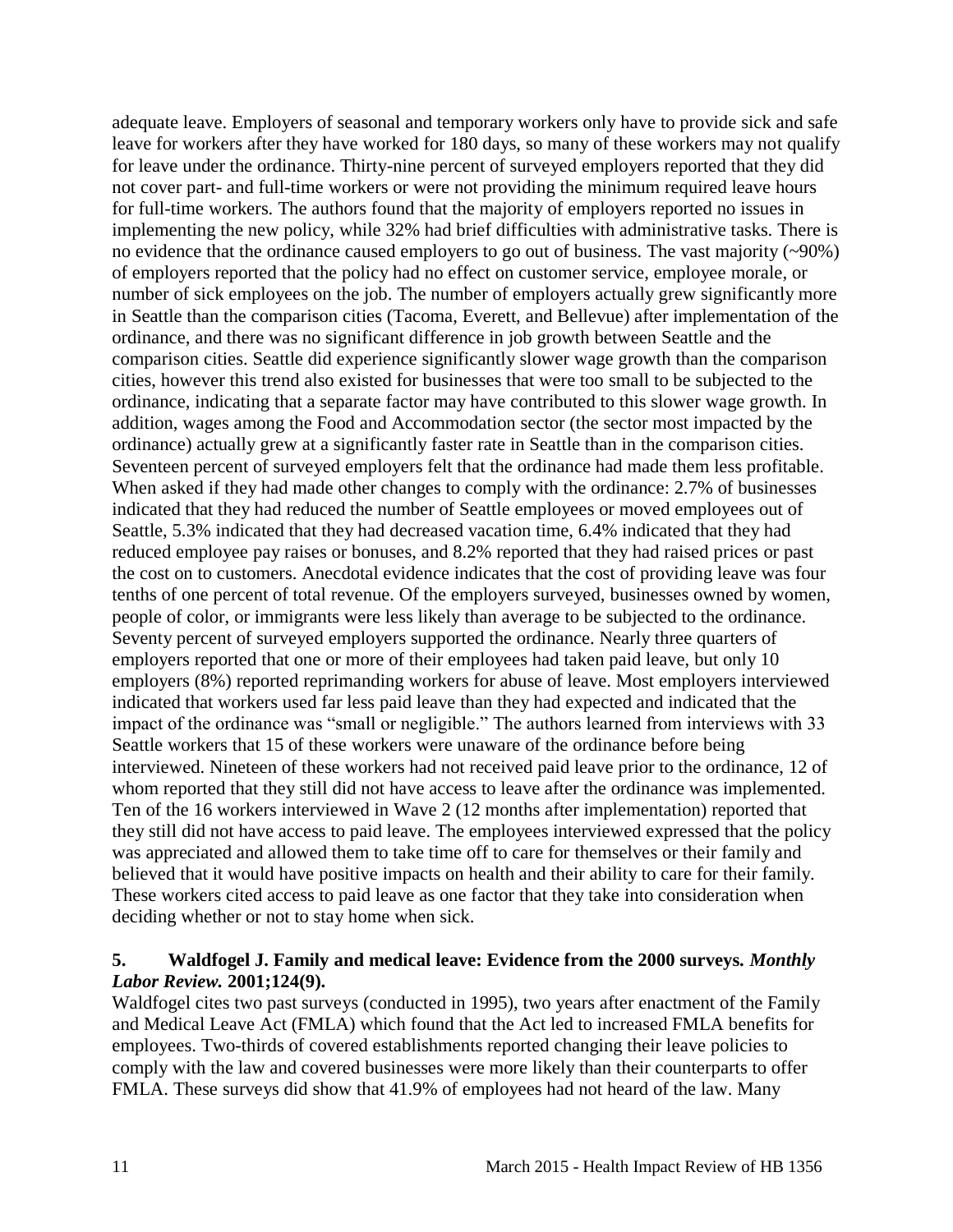employees who needed leave but did not take it indicated that this was because they could not afford to take unpaid leave. The author notes that several other studies of FMLA have found that family leave coverage increased following passage of the Act. Waldfogel analyzed 2000 Survey of Employees data (n=2,558 employees) and 2000 Survey of Establishments data (n=1,839 private businesses) to determine impacts of the Act seven years after implementation. The surveys showed that while only 33.5% of businesses not covered by the law offered FMLA benefits, 83.7% of those covered by the law did. The author found that while awareness of the law had increased since 1995 not all employees were aware of the law or if they were covered in 2000. About 16% of employees had taken leave for a family or medical reason in the 18 months prior to the survey (similar to the findings from the 1995 survey). The authors found that while a significantly smaller percentage of respondents in 2000 compared to 1995 indicated that they had needed to take leave and didn't, an inability to afford taking unpaid leave was still the most commonly cited reason for not taking leave with 77.6% of those who needed but did not take leave citing this as their reason. Large percentages of leave-takers indicated that leave had positivity affected their ability to care for family members (78.9%), or their own or family members' emotional health (70.1%) or physical health (63.0%). Of those that indicated positive effects of leave, 93.5% indicated that it made it easier for them to comply with doctors' instructions and 83.7% felt that it had led to a faster recovery. Over half of leave-takers were worried that they would not have enough money to pay their bills. Women and low-income workers were less likely to have access to paid leave.

#### <span id="page-13-0"></span>**6. Cook WK, Heller J, Bhatia R, Farhang L.** *A Health Impact Assessment of the Healthy Families Act of 2009.* **Human Impact Partners and San Francisco Department of Public Health;2009.**

The Human Impact Partners and the San Francisco Department of Public Health conducted an HIA of the Healthy Families Act of 2009. This Act would have given United States workers employed by firms with at least 15 employees access to paid sick time (1 hour for every 30 hours worked). This time could have been used to care for or seek preventive care for oneself or a family member, or to recover from or seek assistance related to domestic violence, stalking or sexual assault. The authors indicate that in 2009 nationally 48% of the workforce (about 60 million people) did not have access to paid sick time. The assessment found that the policy was "highly likely to have the following impacts:" more workers taking leave when they or a family member is sick or needs preventative care; decreased risk of communicable disease transmission (particularly in food service sectors and in long-term facilities for older adults); and decreased risk of income loss, actual job loss, and the threat of job loss for low-income workers during illness or care for dependents. The analysis also found evidence that paid sick leave could result in increased preventive care, reduced emergency room visits by workers with health insurance, and decreased transmission of communicable disease in schools and childcare facilities—but these were not as strongly supported by the evidence. The authors analyzed 2007 National Health Interview Survey (NHIS) data and found that Hispanic employees as well as those with lower incomes or lower educational attainment were less likely to have access to paid sick days than their counterparts. The authors conducted a survey with a convenience sample of California workers and found that 64% of them reported going to work sick at least once due to a lack of sufficient paid sick days. Fifity-seven percent of the respondents also reported that "calling in sick resulted in a loss of wages; 22% the loss of a job; 22% the loss of good shifts; and 32% retaliation from a supervisor or boss." The authors conducted focus groups in California and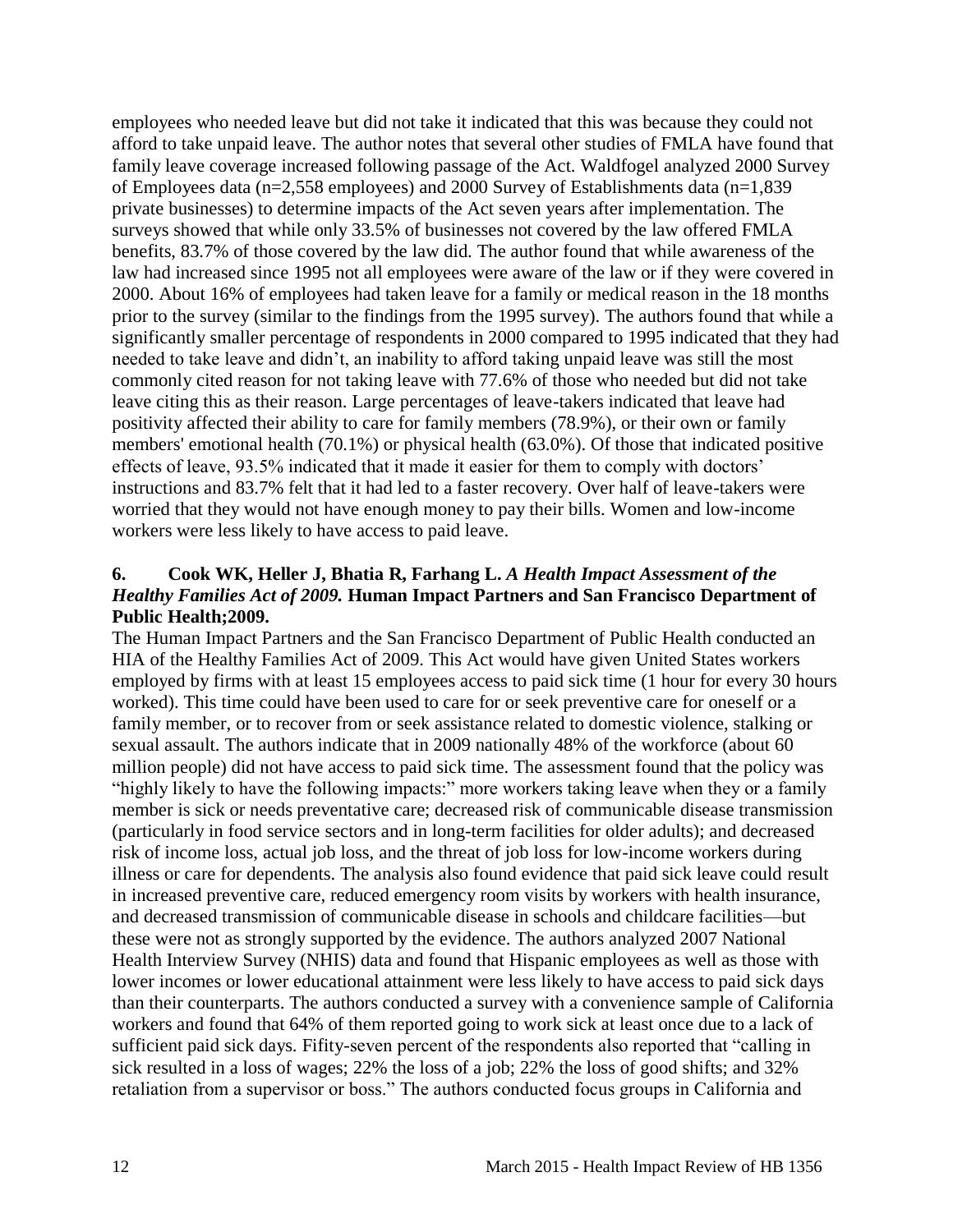Milwaukee, Wisconsin and learned that not being able to afford to take time off was one barrier to staying home when sick. Other factors mentioned included guilt for abandoning their coworkers, fear their employer would see them as irresponsible, and fear of loosing a good shift or the job. Participants indicated that if they miss work because they are sick they often can't pay rent or afford food. They described times when their illness had been exacerbated because they did not take sick days off to recover because they did not have access to paid sick leave. Some focus group participants mentioned that DV was triggered by wage loss as a result of missing work when sick or that employers had expressed that they would not hire parents in the future because they take too many sick days to care for their children. A survey of U.S. workers found that 42% of employed adults without sick leave went to work when ill compared to 28% of those with sick leave. One study found that parents with paid sick or vacation leave were 5.2 times as likely to care for their children when they were sick, and half of the working parents in the sample who cared for their own sick children reported that paid leave enabled them to miss work. Another publication found that among low income families: those with sick leave were much more likely to miss work to care for families (44%) than those without leave (26%). Another researcher found that among parents whose children had special healthcare needs, parents with paid leave had 2.8 times higher odds than parents without leave of taking time off work to care for their child. In the author's survey of California workers, 44% of participants with children under 18 years reported sending their child to school sick because they did not have access to paid sick days and 54% of respondents reported experiencing times when they could not care for a dependent because of a lack of paid sick days. The NHIS data analysis showed that a significantly higher percentage of working adults without sick leave (23.7%) than their counterparts (12.9%) reported having a family members who had delayed medical care or not received the care they needed. Studies also indicate that paid sick days are predictive of accessing medical care for both workers and their children. A publication projected that using 2007 population counts a severe new pandemic could infect 1,853,000 Washingtonians and result in the death of 45,000 individuals in our state. Researchers project that the attack rate of a communicable disease can be reduced by 22% if 90% of symptomatic people stay home and by 24% through voluntary social distancing. A review of scientific literature published before 1999 identified 72 articles linking food service workers to 81 different outbreaks involving 16 different pathogens.

#### <span id="page-14-0"></span>**7. Kavanagh AM, Mason KE, Bentley RJ, et al. Leave entitlements, time off work and the household financial impacts of quarantine compliance during an H1N1 outbreak.** *BMC Infectious Diseases.* **2012;12.**

Kavanagh et al. conducted online and telephone surveys (n=314, response rate 27%) in the state of Victoria in Australia to determine the interaction between parent's access to paid sick leave and several factors during the mandatory H1N1 home quarantine in 2009. In households in which no parent had access to paid leave, parents were less likely to take time off work than in households where parents did have access to paid leave (42% vs. 58%), however this difference did not reach statistical significance  $(p=0.08)$ . Among parents who did take time off work, those without access to paid leave were more likely to lose pay  $(73\% \text{ vs } 21\%, \text{ p} < 0.001)$ . In 42% of households where parents lost pay, they experienced further financial harms such as not being able to pay a bill.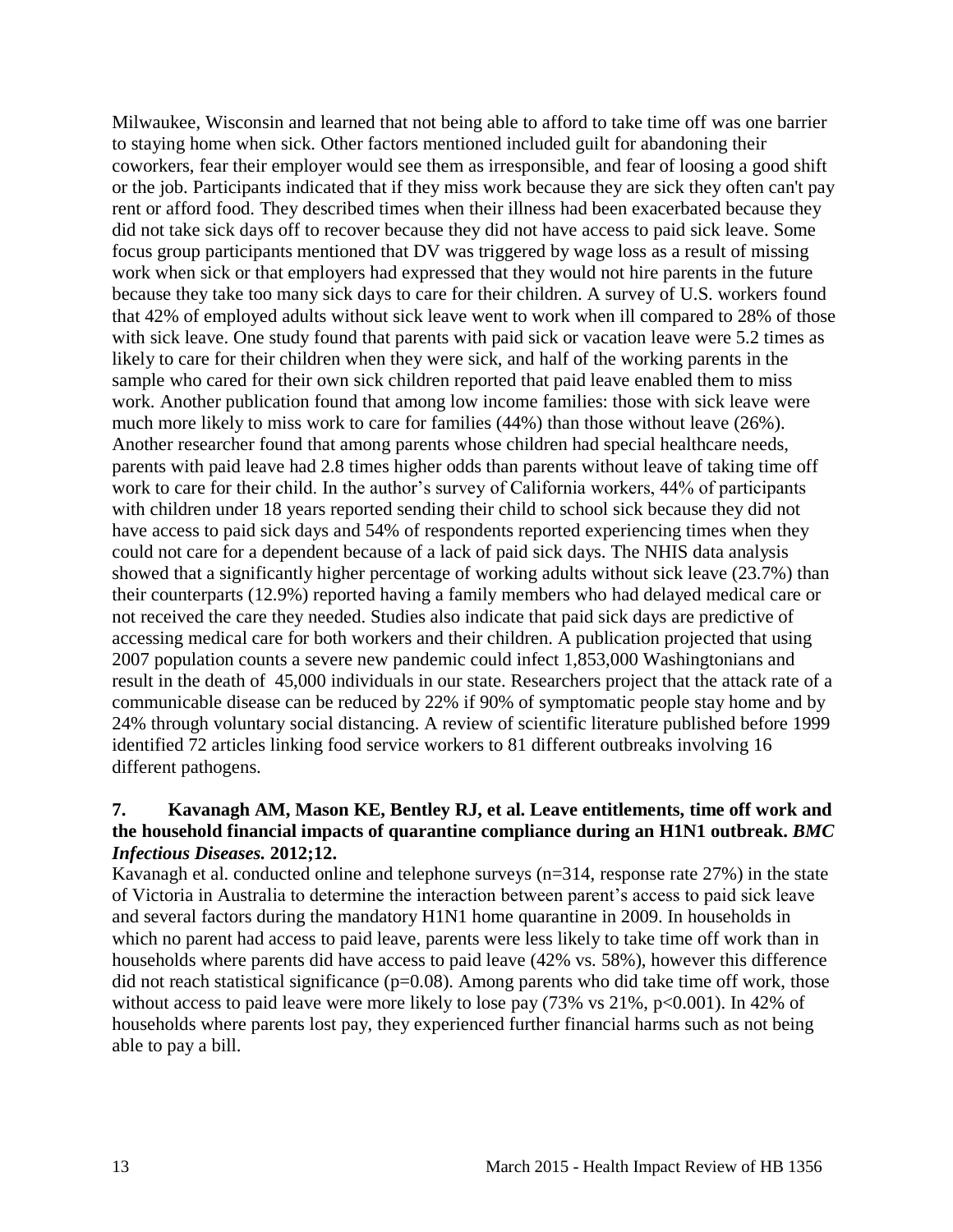#### <span id="page-15-0"></span>**8. Minnesota Department of Health.** *White Paper on Paid Leave and Health.* **Center for Health Equity, Saint Paul, MN;2015.**

This report summarizes peer reviewed literature, other health impact assessments of paid sick leave policies, and national and Minnesota state level data. They examined the evidence for paid sick leave, parental leave, maternity and paternity leave, and family leave. State level examination of data from the Minnesota Department of Health Infectious Disease Epidemiology Unit found that from 2004-2013 sick or recently sick workers were linked to 208 confirmed cases of food-borne outbreaks resulting in 2,996 documented illnesses. The most commonly spread virus was norovirus (98%), other outbreaks associated with sick or recently sick workers were salmonella, E. coli 0157, Hepatitis A, and Group A Streptococcus. They estimated that these outbreaks cost the state of Minnesota between \$1.6- \$2 million between 2004-2013. They identified other settings outside of the food service industry where person-to-person contact was the source of illness outbreaks. Child care facilities and elder care facilities were found to be the locations with the highest rates of reported person-to-person illness outbreaks and also tend to be staffed by low wage workers. From 2004-2011 the Minnesota Department of Health received 20,000 reports of illnesses confirmed or suspected to be spread person-to-person in these occupational settings. Through analysis of the US Census Bureau Labor Statistics National Compensation Survey from March 2014, they found that low wage workers in the US tend to lack access to paid sick leave. Individuals earning in the 90th percentile of US incomes had 8 times more access to paid sick leave than those earning in 10th percentile. In Minnesota they found that the majority of workers in the state in the food service industry (79%), personal care service industry (72%), and grounds and building cleaning industries (57%) did not have access to paid sick leave, yet worked in occupations where they routinely interface with the public.\

#### <span id="page-15-1"></span>**9. Morton, J.** *Seeking Safety: A Study with Domestic Violence Service Providers About Seattle's Paid Sick and Safe Time Ordinance.* **2013.**

Morton cites evidence indicating that one in five women in Washington reports being injured by domestic violence (DV) at some point in her lifetime and that these numbers are likely underestimations. The author also cites evidence that women are more likely to remain in abusive relationships if they are financially dependent on their abusers and that "DV has a negative impact on survivor employment and that employment is essential for individuals trying to escape unhealthy relationships." Morton cites one study which found that about one third of surveyed DV survivors reported that they would like time off of work to deal with their issues but that they wanted to keep their experiences confidential in the workplace, while about one half of participants expressed that they wanted as much support as possible from their employer. Morton highlights current Washington statutes intended to protect survivors but indicates that these protections (such as the Domestic Violence Leave Law: RCW 49.76) may be under utilized because they do not offer monetary compensation to survivors. The aims of this report included: evaluating DV providers' knowledge of the Seattle Paid Sick and Safe Time Ordinance (about six months after implementation), determining if these providers have discussed the ordinance with their clients, and exploring ways in which these providers anticipate the ordinance will affect survivors. Morton contacted all of the DV service providers in Seattle, Washington that fit her inclusion criteria (n=12) and was able to conduct interviews with representatives from eight of these organizations (response rate 67%). Over half of the agencies interviewed primarily serve people of color. The participants highlighted the negative effects that experiencing DV has on employment and noted several needs that are specific to DV survivors and that may impact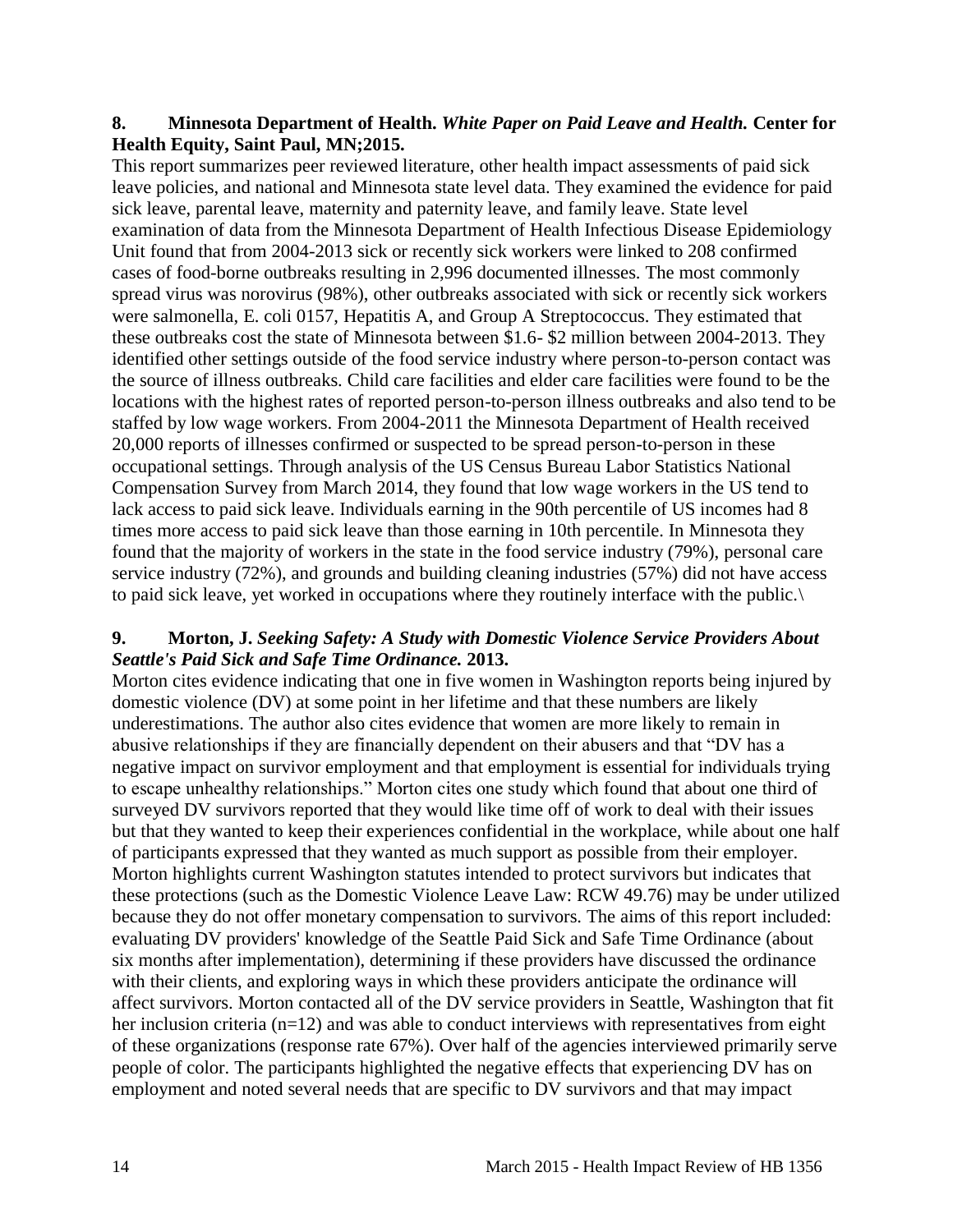employment or require taking days off from work: "meet with their advocates or access other social services; attend court for protection orders and family law cases; go to medical and therapy appointments; relocate and find new housing for safety purposes; arrange new childcare; and have respite to process their experiences and begin to heal." These providers noted that not being paid when they need to take time off prevents survivors from being able to address these needs. Six of the eight interviewees were aware of the ordinance before being contacted by Morton, but only one provider had a firm understanding of the ordinance. This report highlights ways that these participants indicated information about the ordinance should be shared with DV providers. None of the providers had clients who had asked about the ordinance and five participants noted that they did not think that their clients were aware of the policy. One hundred percent of the interviewees indicated that the ordinance would be valuable in helping clients meet their needs. Four of the providers also mentioned that the policy would protect the general public by preventing the spread of communicable disease and helping raise awareness about DV. The author notes that "the respondents overwhelmingly supported the Ordinance and thought it was good for clients." These providers did note some challenges with the policy such as the fact that it would only apply to Seattle employees, making it difficult for them to know which clients work in Seattle and qualify, that the definition of DV in the policy may be too narrow to allow survivors to take time off to meet all of their needs associated with this violence, that the ordinance may not provide enough days off for survivors to meet all of their needs, survivors would unlikely be comfortable disclosing to their employer that they were experiencing DV, and that it is unlikely that survivors would file a complaint if their employer violates the ordinance. Several participants also noted that survivors who are undocumented workers, paid under the table, or do not work consistently enough to qualify for sick and safe leave would not benefit from the ordinance. Six of the respondents expressed concerns that even with the legal protections offered by the policy, survivors may experience retaliation and other negative employment impacts as a result of using safe leave; but several respondents did note that the barriers to accessing safe leave may lesson over time.

#### <span id="page-16-0"></span>**10. Ponnet K. Financial stress, parent functioning and adolescent problem behavior: An actor-partner interdependence approach to family stress processes in low-, middle-, and high-income families.** *Journal of Youth and Adolescence : A Multidisciplinary Research Publication.* **2014;43(10):1752-1769.**

Ponnet cites extensive evidence on the relationship between financial hardship and emotional problems among youth and adults, family conflict, problem behavior among adolescents, and psychological distress. The author analyzed data from a subsample of two-parent families with children between 11 and 17 years of age from the Relationship between Mothers, Fathers and Children study drawn from the Dutch-speaking part of Belgium (n= 1,596 individuals from 798 families). Analysis showed that parents in low-income groups had significantly more financial stress than those in middle-income and high-income groups. The author found that the association between financial stress and problem behavior in adolescents is mediated by depressive symptoms, interparental conflict, and positive parenting. They also found that financial stress had more detrimental impacts on depressive feelings for mother s with lowincomes that for those with higher incomes.

# <span id="page-16-1"></span>**11. Boysun M, Wasserman C.** *Health of Washington State Report: Tobacco.* **Washington State Department of Health;2012.**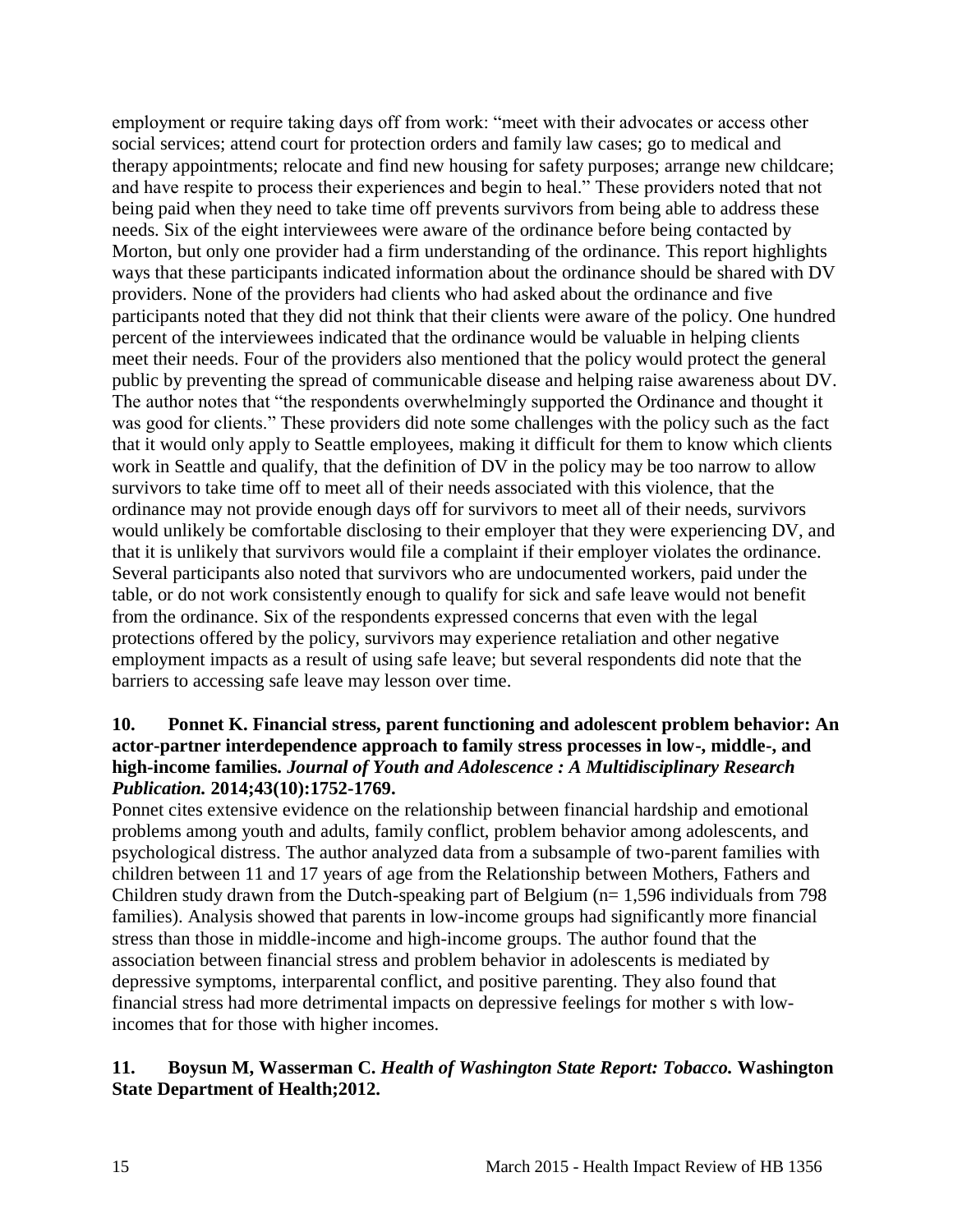Washington state Behavioral Risk Factor Surveillance System (BRFSS) data from 2008-2010 indicate that adults with lower incomes are significantly more likely to report smoking cigarettes than their counterparts. AI/AN and black populations also have significantly higher smoking rates than white, Hispanic, and Asian populations.

#### **12. Prause J, Dooley D, Huh J. Income volatility and psychological depression.**  *American Journal of Community Psychology.* **2009;43(1-2):1-2.**

Prause et al. analyzed a sample ( $n = 4,493$ ) from the National Longitudinal Survey of Youth. Researchers found that income volatility was significantly associated with depression; and downward volatility (frequent losses in income) was significantly associated with depression even after controlling for baseline depression. High income appeared to act as a buffer, so those with lower incomes were more vulnerable to the adverse effects of downward volatility.

# <span id="page-17-0"></span>**13. Reed P KD, Cheng E, Kinne S. Washington State Department of Health.** *Health of Washington State Report: Mortality and Life Expectancy.* **2013.**

The authors present Washington state data on mortality and life expectancy. The data show that age-adjusted death rates were higher in Washington census tracks with higher poverty rates. The state data also show that self-reported health status decreases as income decreases.

# **14. Spencer N, Thanh TM, Louise S. Low income/socio-economic status in early childhood and physical health in later childhood/adolescence: A systematic review.**  *Maternal and Child Health Journal.* **2013;17(3):424-431.**

Spencer et al. conducted a meta-analysis of studies examining the relationship between low socioeconomic status in the first five years of life and physical health outcomes in later childhood and adolescence. Nine studies met the researchers' strict inclusion criteria. The studies indicated significant associations between early childhood low-income status and a number of adverse health outcomes including: activity-limiting illness, parent-reported poor health status, acute and recurrent infections, increasing body mass index (BMI), dental caries, and higher rates of hospitalization.

# **15. Subramanyam M, Kawachi I, Berkman L, Subramanian SV. Relative deprivation in income and self-rated health in the United States.** *Social Science & Medicine.*  **2009;69(3):327-334.**

Subramanyam et al. analyzed data from the Current Population Surveys conducted by the United States Census Bureau. Researchers found that individuals from the lowest income category were over five times more likely to report being in poor health than participants from the highest income category. In addition, they found that relative deprivation (the differences in incomes between an individual and others who have higher incomes than that individual [one measure of income inequality]) appeared to explain a large part of this association.

# **16. VanEenwyk J BG, Bezruchka S, Pobutky, A. Washington State Department of Health. 2013.** *Health of Washington State Report: Social and Economic Determinants of Health.* **2013.**

VanEenwyk et al. conducted a review of the literature on the complex relationships between the social factors that impact health. The authors found that the literature provides extensive evidence of the association between lower income and poor health outcomes.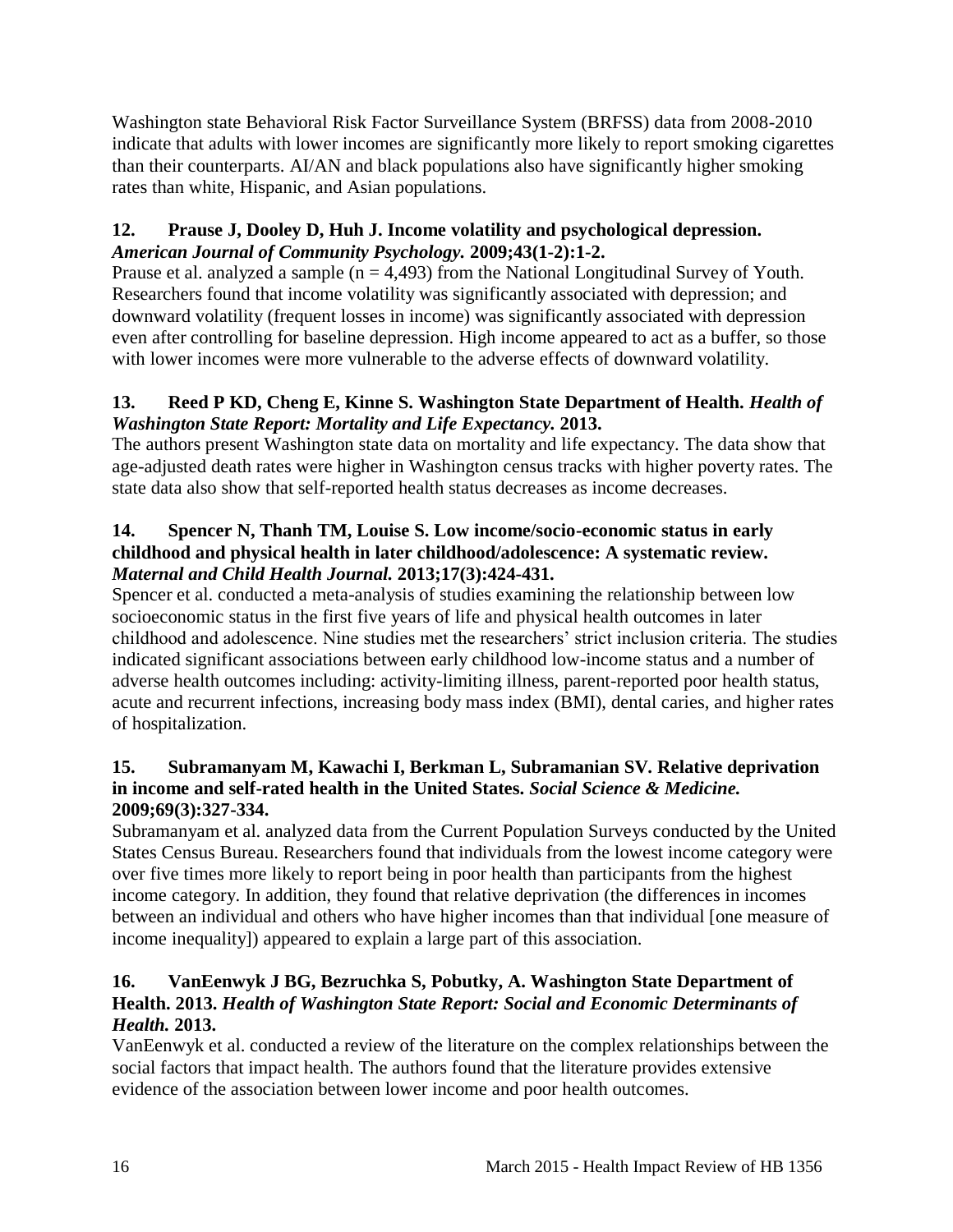# <span id="page-18-0"></span>**17. Centers for Disease Control and Prevention. Behavioral Risk Factor Surveillance System Prevalence and Trends Data: Washington-2012. 2012;**

# **[http://apps.nccd.cdc.gov/brfss/page.asp?cat=XX&yr=2012&state=WA#XX.](http://apps.nccd.cdc.gov/brfss/page.asp?cat=XX&yr=2012&state=WA#XX)**

Accessed February 11, 2015.Behavioral Risk Factor Surveillance System (BRFSS) 2013 data from Washington state show significant correlations between lower income and a number of health indicators including: worse overall self-reported health, depression, asthma, oral health, tobacco use, women's health indicators, health screening rates, physical activity, and limited activity as a result of a disability. BRFSS data from 2011 show that black, AI/AN, and Hispanic respondents are significantly more likely to report fair or poor general health than white or Asian respondents. Participants who identified as multiracial also reported significantly higher rates of asthma than white and Hispanic respondents. These data also show a correlation between higher educational attainment and positive health outcomes for a number of indicators including: oral health, tobacco use, women's health indicators, health screening rates, and physical activity.

# **18. Washington State Department of Health. OCRH series on Rural-Urban Disparities, WA: Rural Disparities in Mortality Fact Sheet. 2010;**

# **<http://www.doh.wa.gov/Portals/1/Documents/Pubs/346022.pdf>**

Data from a Washington State Department of Health study of death certificate data from 2007- 2008 found that Washingtonians living in rural areas of the state had statistically significantly higher death rates from cancer, heart disease, unintentional injuries, suicide, influenza, and liver disease than urban Washingtonians.

## **19. Washington State Department of Health. Rural Washington: Closing Health Disparities (2010 update) 2010;**

# **<http://www.doh.wa.gov/Portals/1/Documents/Pubs/346030.pdf>**

This document provides summary of the 2010 update of the Washington State Department of Health state-wide rural health assessment data. The authors found 14 health indicators for which rural areas of Washington were doing statistically significantly worse than the state average. Rural Washingtonians were found to have higher percentages of adults who were overweight, lower than average number of women who received prenatal care in the first trimester, and higher rates of children who were hospitalized due to unintentional injuries.

#### **20. Kandel DB, Griesler PC, Schaffran C. Educational attainment and smoking among women: Risk factors and consequences for offspring.** *Drug and alcohol dependence.*  **2009;104:24-33.**

Researchers examined United States data from four national data sets and found that, among women, lower levels of education are associated with greater risk of being a current smoker, smoking daily, smoking heavily, being nicotine dependent, starting to smoke at an early age, having higher levels of circulating cotinine (a metabolite of nicotine) per cigarettes smoked, and continuing to smoke in pregnancy. In addition, lower levels of maternal education were linked to increased risk of antisocial behavior among offspring.

# **21. McCarty CA, Mason WA, Kosterman R, Hawkins JD, Lengua LJ, McCauley E. Adolescent school failure predicts later depression among girls.** *The Journal of adolescent health : official publication of the Society for Adolescent Medicine.* **2008;43(2):180-187.**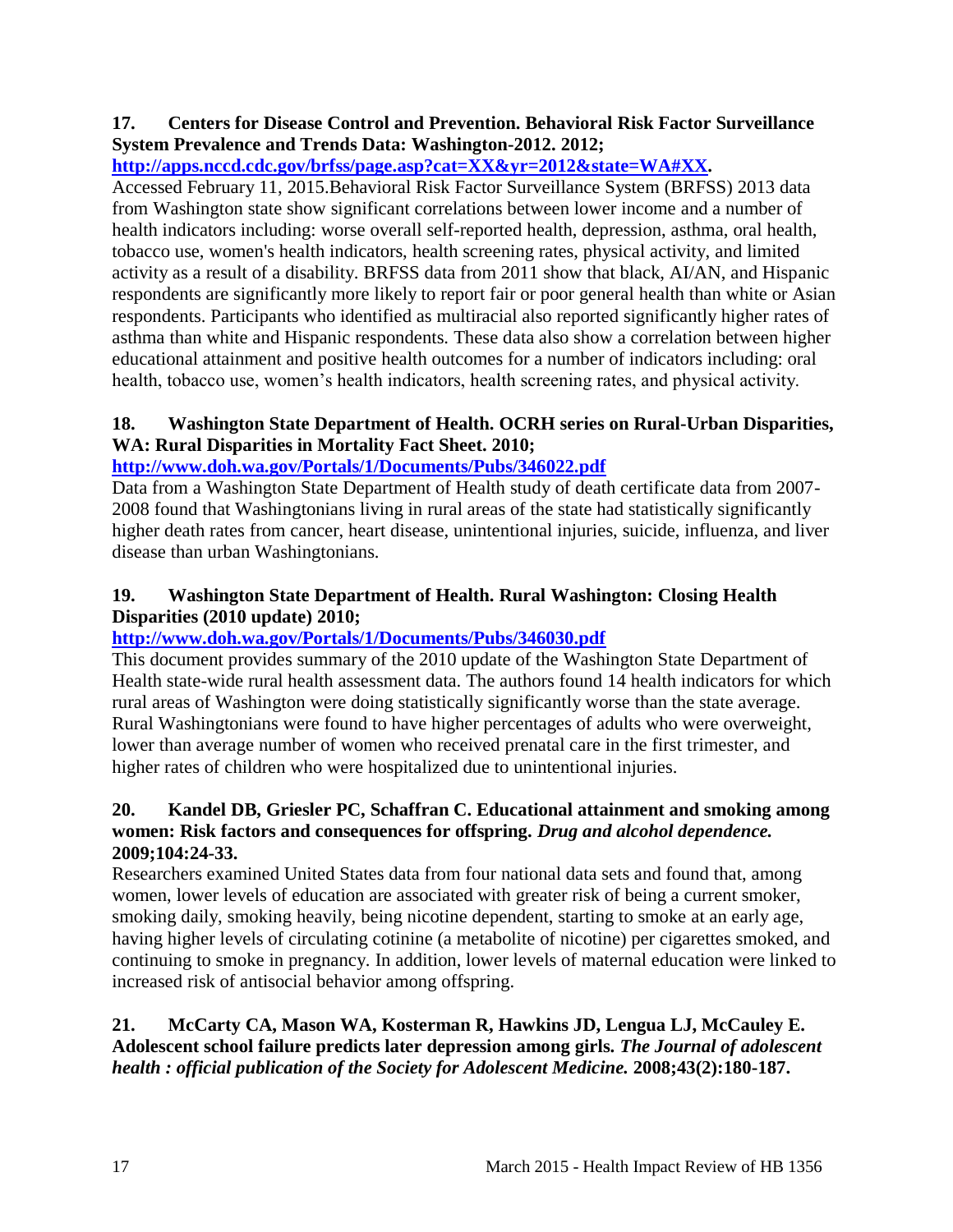McCarty et al. conducted a prospective longitudinal cohort study with a sample of 808 youth followed from ages 10 to 21. The researchers discovered that adolescent school 'failure' (meaning being suspended, expelled, or dropping out of high school early) predisposed girls to depression in early adulthood.

# **22. McLaren L. Socioeconomic status and obesity.** *Epidemiologic Reviews.*  **2007;29(1):29-48.**

McLaren et al. conducted a meta-analysis exploring the relationship between obesity and SES among adults. A total of 333 studies published internationally met the inclusion criteria. In highly developed countries, the majority of the studies found higher body weights among women with lower education attainment. Nearly 50% of the studies in highly developed countries found the same relationship for men.

# **23. Mersky JP, Reynolds AJ. Educational success and adult health: Findings from the Chicago Longitudinal Study.** *Prevention Science.* **2009;10(2):175-195.**

Mersky and Reynolds analyzed data from a Chicago prospective cohort study that followed 1,539 individuals. Results indicate that high school completion was significantly and inversely associated with tobacco smoking, frequent substance use, depression, and no health insurance coverage. In addition, middle school reading performance was inversely related to depression and students' expectation to attend college was negatively associated with frequent drug use.

# **24. Mezuk B, Eaton WW, Golden SH, Ding Y. The influence of educational attainment on depression and risk of type 2 diabetes.** *American Journal of Public Health.*  **2008;98(8):1480.**

Researchers analyzed adult survey data collected in the Baltimore Epidemiological Catchment Area and then conducted follow-up interviews with the survey cohort. Mezuk et al. found a statistically significant association between type 2 diabetes and lower educational attainment. In addition, the data indicate that depression was associated with type 2 diabetes, but each year of education attained decreased the risk of type 2 diabetes for those experiencing depression.

# **25. Skodova Z, Nagyova I, Dijk J, et al. Socioeconomic differences in psychosocial factors contributing to coronary heart disease: A review.** *Journal of Clinical Psychology in Medical Settings.* **2008;15(3):204-213.**

Skodova et al. conducted a meta-analysis of the literature addressing the relationships between SES, coronary heart disease (CHD), and psychosocial factors contributing to coronary heart disease. Researchers identified 12 studies that met their inclusion criteria. They found that higher levels of education are associated with lower rates of CHD, and that decreasing education is associated with factors that are linked to CHD such as depression, anxiety, hostility, and a lack of social supports.

**26. Steptoe A, Hamer M, Butcher L, et al. Educational attainment but not measures of current socioeconomic circumstances are associated with leukocyte telomere length in healthy older men and women.** *Brain Behavior and Immunity.* **2011;25(7):1292-1298.** Steptoe et al. analyzed data collected from 543 male and female London-based civil servants of white European origin. All participants were between the ages of 53 and 76 and healthy. Researchers looked at blood samples to determine telomere length and telomerase activity.